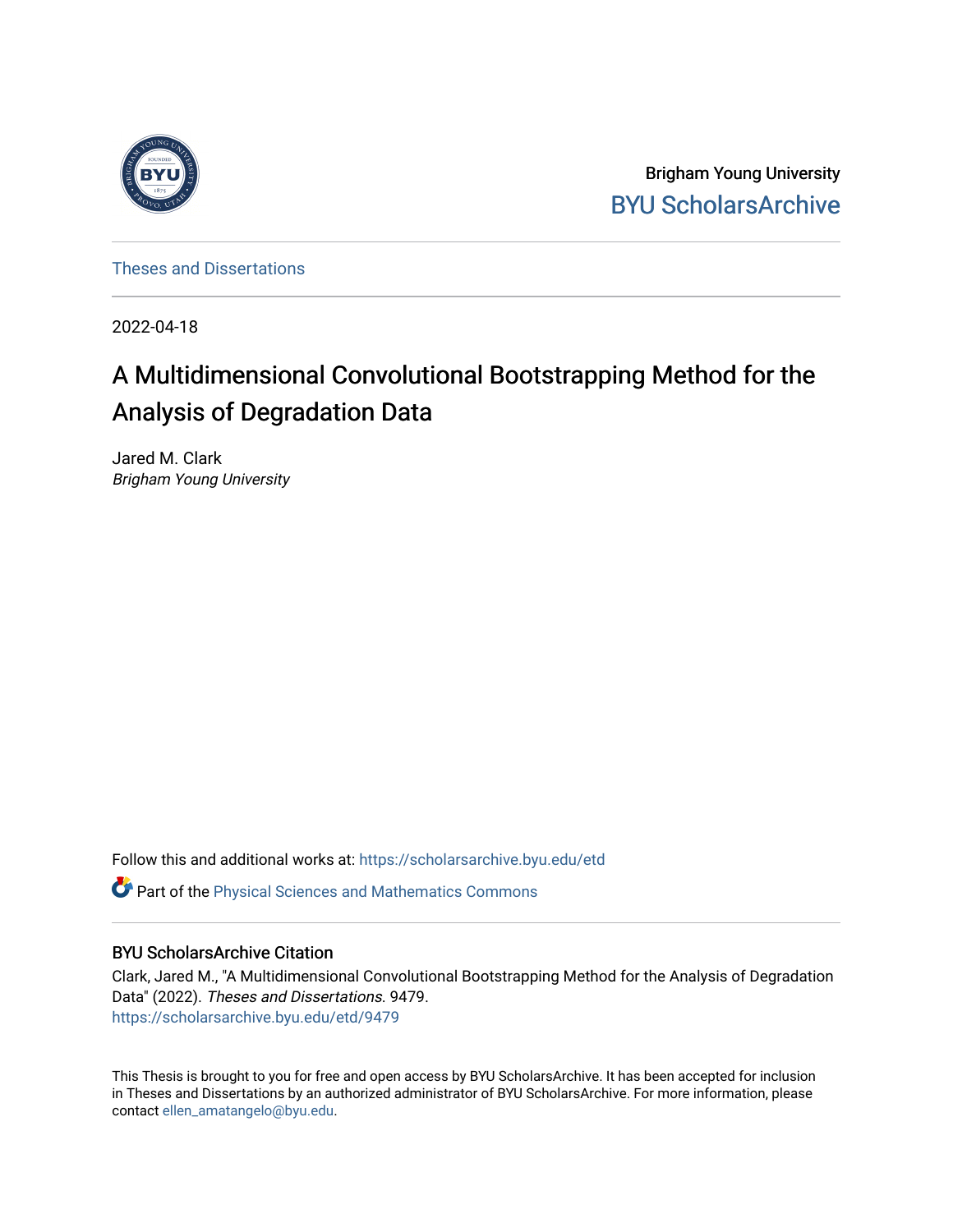A Multidimensional Convolutional Bootstrapping

Method for the Analysis of Degradation Data

Jared M. Clark

A thesis submitted to the faculty of Brigham Young University in partial fulfillment of the requirements for the degree of

Master of Science

Richard L. Warr, Chair Nathan G. Sandholtz Matthew J. Heiner

Department of Statistics

Brigham Young University

Copyright © 2022 Jared M. Clark

All Rights Reserved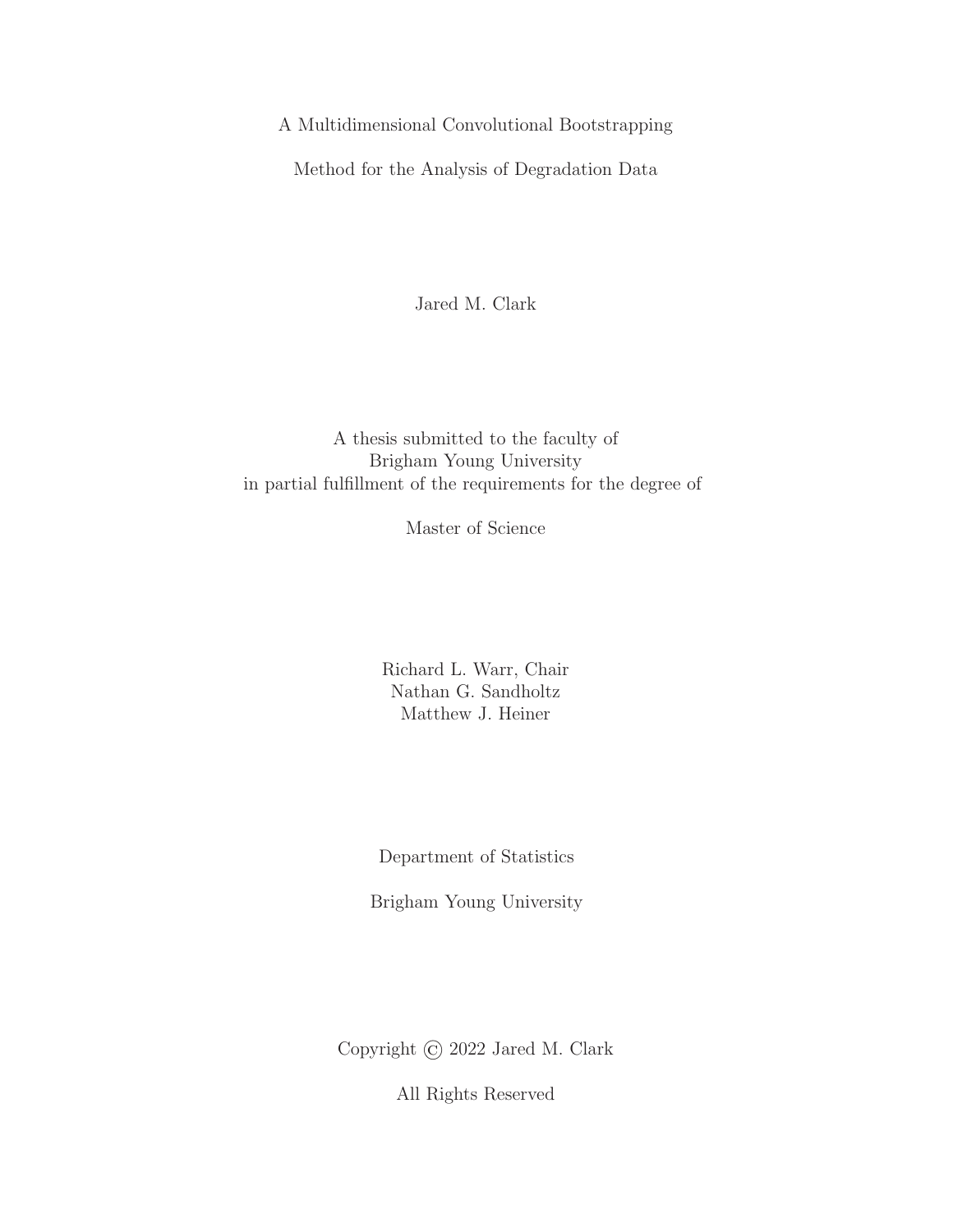## ABSTRACT

# A Multidimensional Convolutional Bootstrapping Method for the Analysis of Degradation Data

Jared M. Clark Department of Statistics, BYU Master of Science

While Monte Carlo methods for bootstrapping are typically easy to implement, they can be quite time intensive. This work aims to extend an established convolutional method of bootstrapping to work when convolutions in two or more dimensions are required. The convolutional method relies on efficient computational tools rather than Monte Carlo simulation which can greatly reduce the computation time. The proposed method is particularly well suited for the analysis of degradation data when the data are not collected on time intervals of equal length. The convolutional bootstrapping method is typically much faster than the Monte Carlo bootstrap and can be used to produce exact results in some simple cases. Even in more complicated applications, where it is not feasible to find exact results, mathematical bounds can be placed on the resulting distribution. With these benefits of the convolutional method, this bootstrapping approach has been shown to be a useful alternative to the traditional Monte Carlo bootstrap.

Keywords: discrete Fourier transform, Lévy process, Monte Carlo estimation, saddlepoint approximation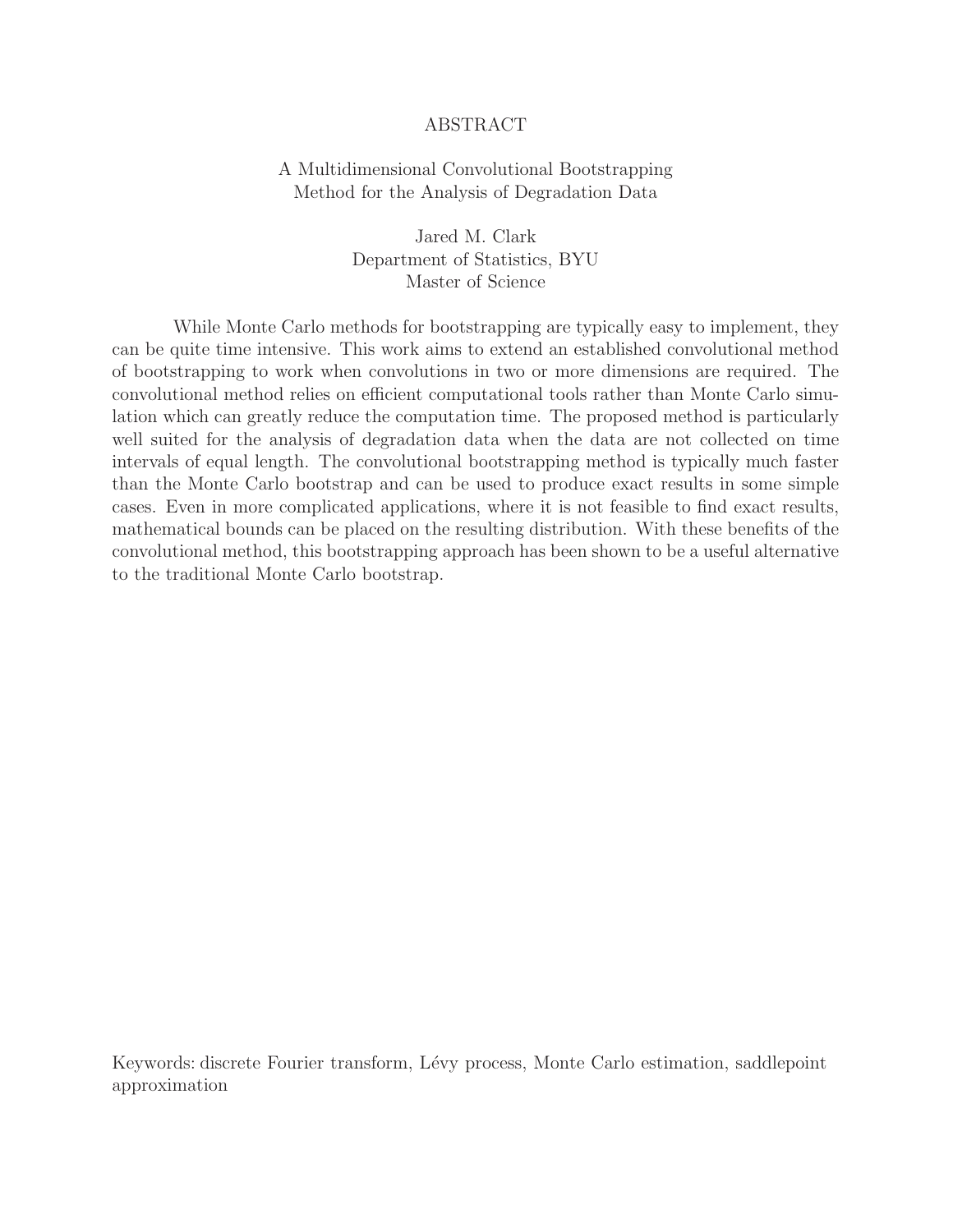#### ACKNOWLEDGMENTS

There were numerous individuals who helped me succeed in preparing this document. I would first like to acknowledge Dr. Matthew Heiner, Dr. Robert Richardson and Dr. Nathan Sandholtz who have served as members of my committee. I appreciate the thoughtful suggestions provided by each of these individuals. Next, I would like to thank Dr. Richard Warr who has served my research advisor as I have worked on this document. I appreciate that he was always willing to help as I encountered unforeseen difficulties in this line of research. Finally, I would like to thank the faculty of the Department of Statistics who have constantly shown interest in my academic progress and research endeavors.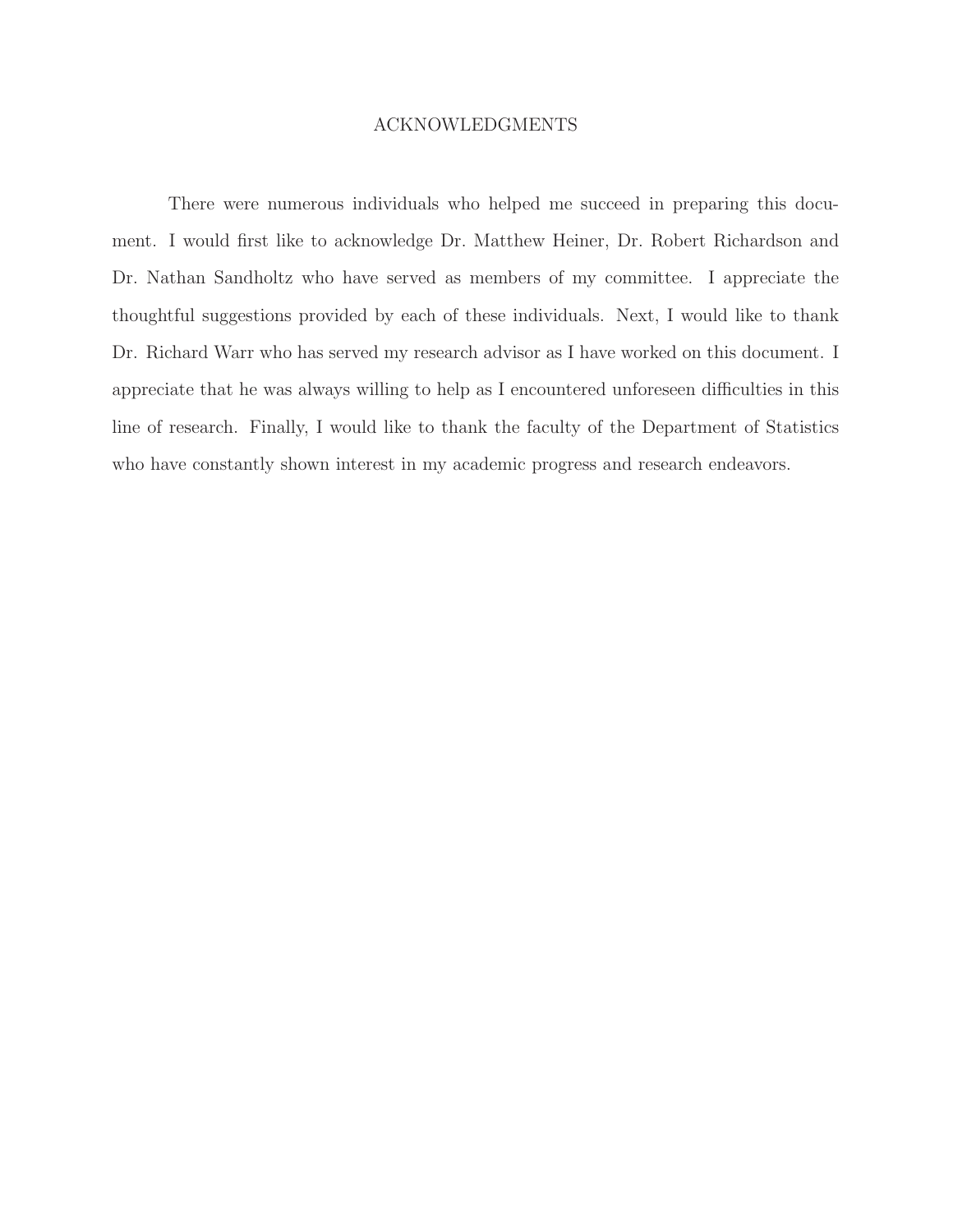# TABLE OF CONTENTS

| 1                                                                                                |    |
|--------------------------------------------------------------------------------------------------|----|
| $\overline{2}$                                                                                   |    |
| 3                                                                                                |    |
| 3.1                                                                                              |    |
| 3.2                                                                                              | 11 |
| $\overline{4}$                                                                                   | 16 |
| 4.1                                                                                              | 16 |
| 4.2                                                                                              | 17 |
| Unequal Time Intervals with Laser Data $\ldots \ldots \ldots \ldots \ldots \ldots \ldots$<br>4.3 | 19 |
| 5                                                                                                | 21 |
| 6                                                                                                | 24 |
|                                                                                                  | 26 |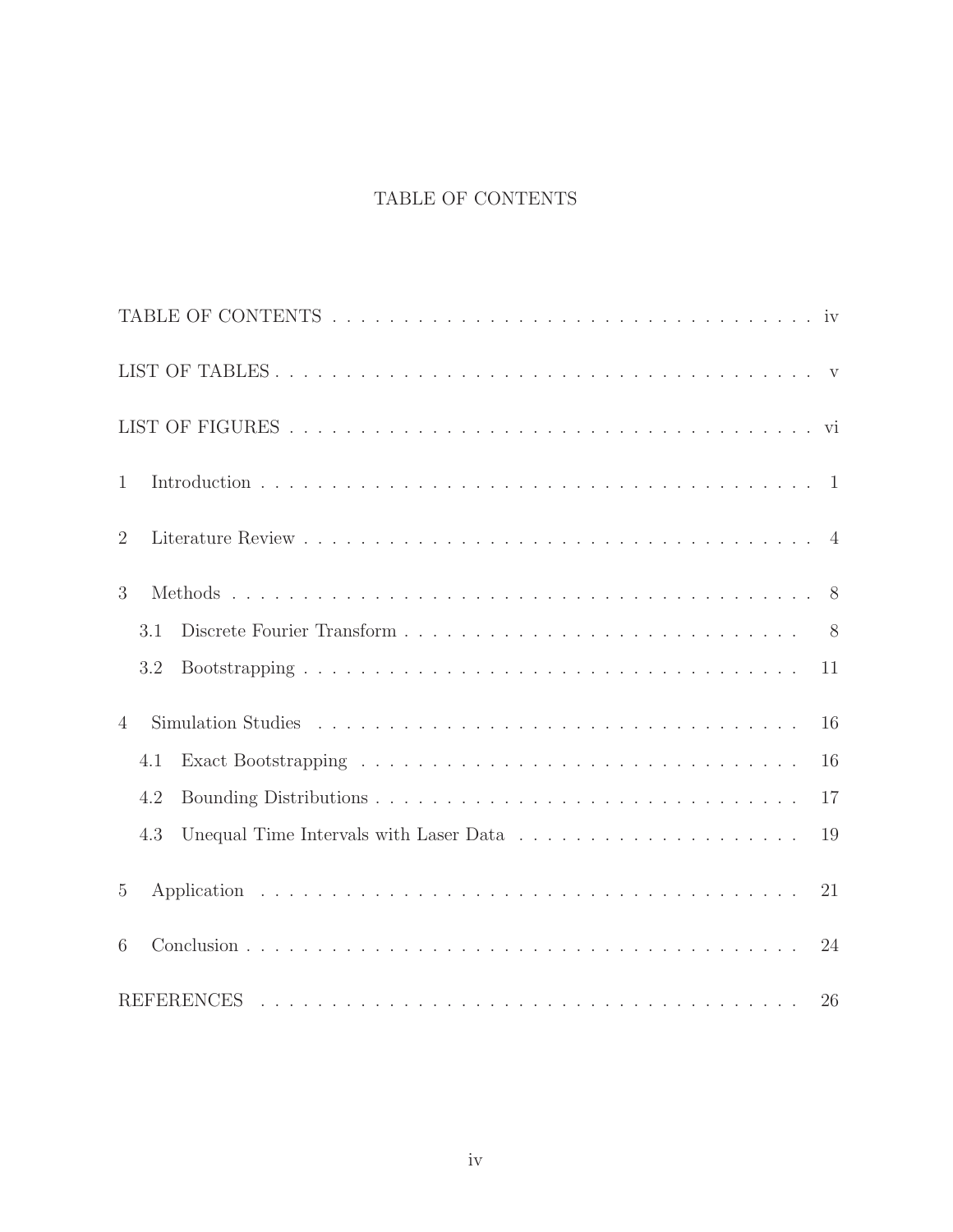# LIST OF TABLES

|     | 4.1 The results from both the Monte Carlo bootstrap and the convolutional boot-     |  |
|-----|-------------------------------------------------------------------------------------|--|
|     | strap are similar. Results from both methods were obtained in 10.7s. Here the       |  |
|     | convolutional method is used to calculate the expected value of the bootstrap       |  |
|     |                                                                                     |  |
| 4.2 | Here we investigate the bootstrap distribution of failure times, with time recorded |  |
|     | in hours. A separate bootstrap distribution is created with each degradation        |  |
|     | threshold. In general, the convolutional and Monte Carlo methods seem to be         |  |
|     | comparable. The saddlepoint differs substantially from the other approximations. 19 |  |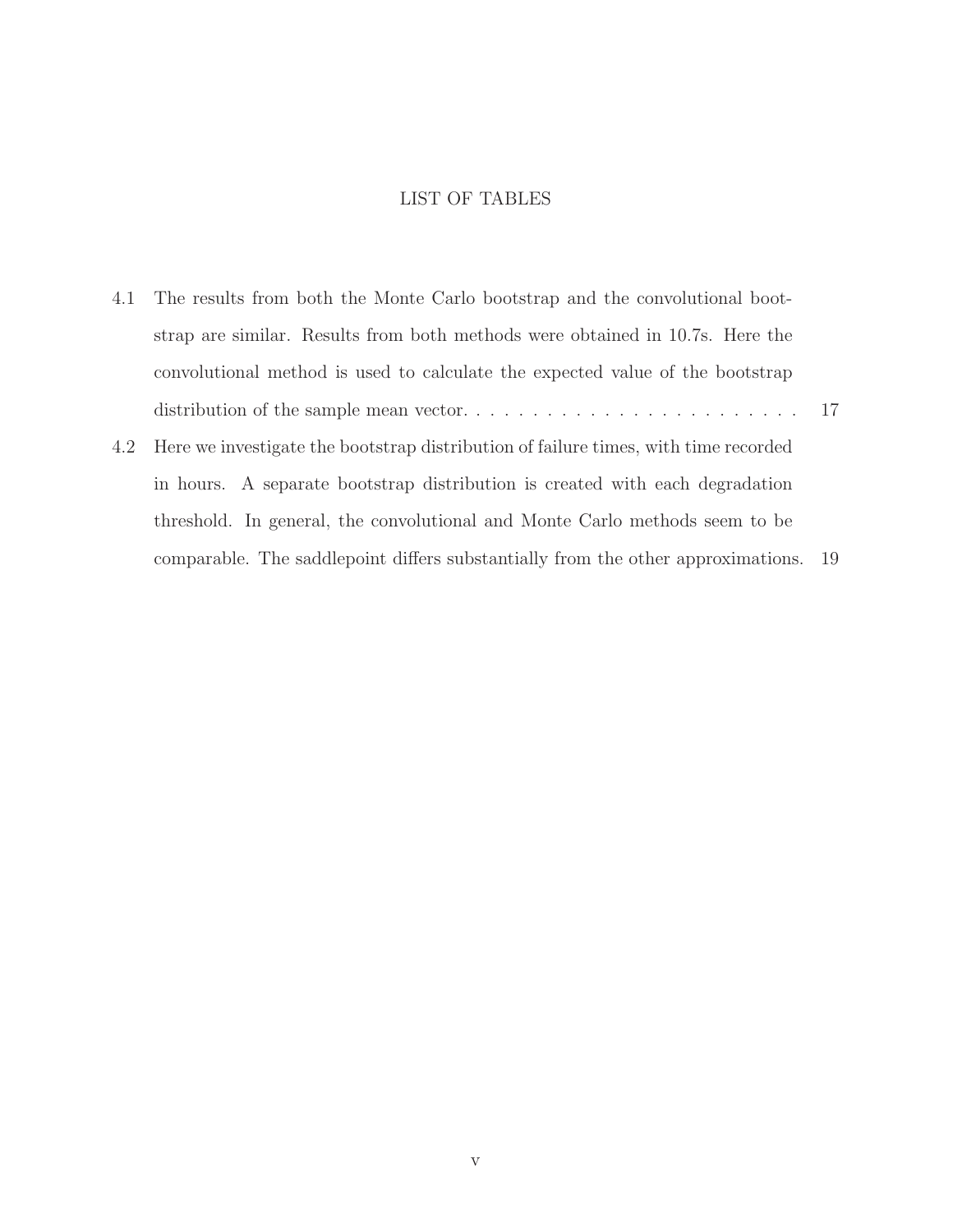# LIST OF FIGURES

| 4.1 | There are methods for assessing uncertainty in the bootstrap distribution for both                         |  |  |  |  |
|-----|------------------------------------------------------------------------------------------------------------|--|--|--|--|
|     | approaches. The Monte Carlo approach quantifies Monte Carlo error through                                  |  |  |  |  |
|     | confidence intervals while the convolutional approach places mathematical bounds                           |  |  |  |  |
|     | on the discretization error. As computation time increases it becomes more effi-                           |  |  |  |  |
|     | cient to use the convolutional method. $\dots \dots \dots \dots \dots \dots \dots \dots \dots \dots \dots$ |  |  |  |  |
|     |                                                                                                            |  |  |  |  |
| 5.1 | The degradation paths are strictly decreasing in a relatively linear fashion $22$                          |  |  |  |  |
| 5.2 | The CDF's of the soft failure times for the convolutional method and the tradi-                            |  |  |  |  |
|     | tional Monte Carlo method agree very closely. $\dots \dots \dots \dots \dots \dots \dots \dots$ 23         |  |  |  |  |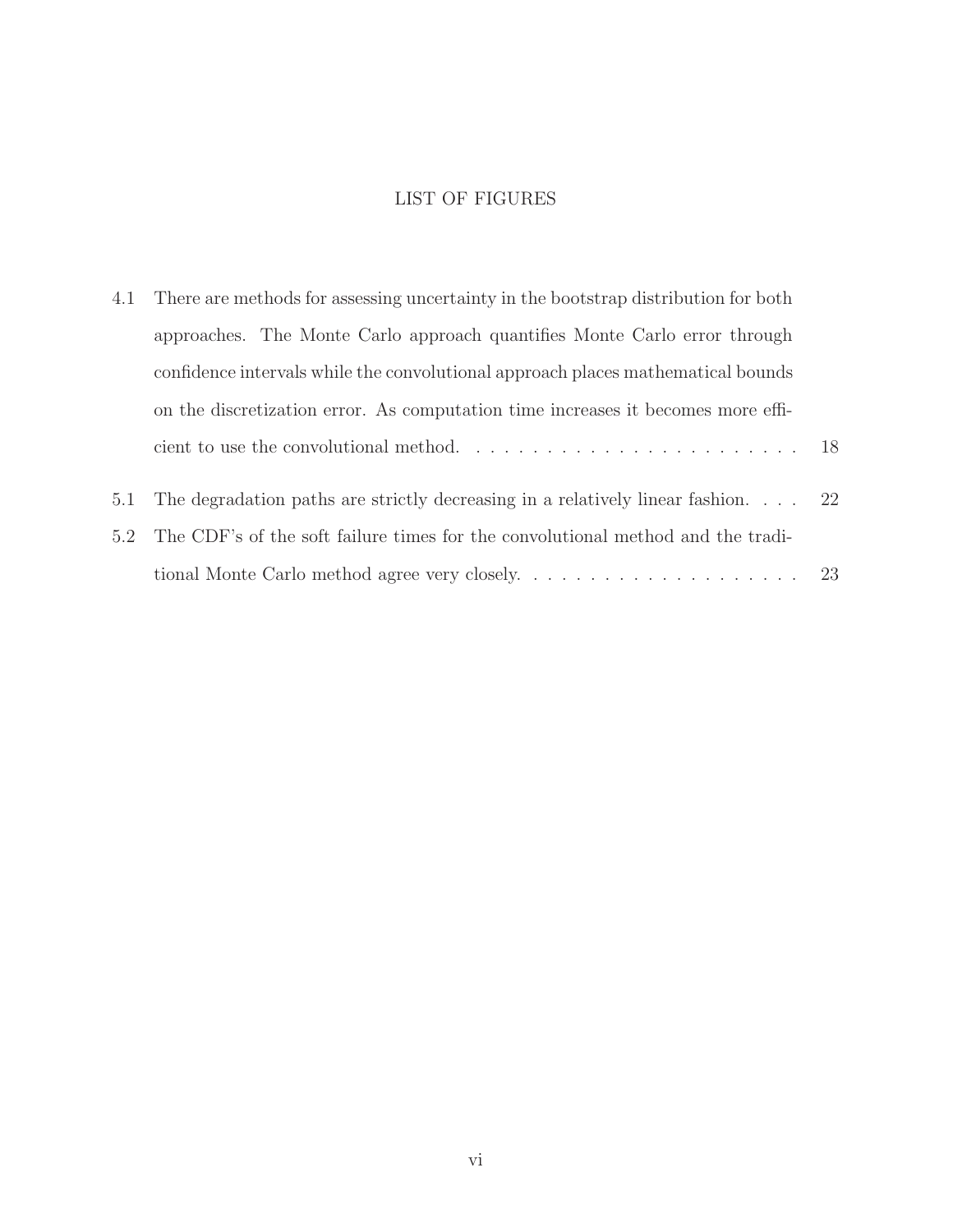#### chapter 1

## INTRODUCTION

The analysis of degradation data is a field of active study. Degradation data analysis is a useful approach in reliability since it isn't always feasible to wait for a failure to occur. When the exact time of failure can't be observed, degradation measurements are often analyzed since degradation is usually closely associated with system failure. Furthermore, analyzing degradation data allows researchers to understand how degradation accumulates on a system over time. This allows researchers to estimate the remaining time until failure based on the current amount of degradation. For this reason, even when it is possible to record failure times, the study of degradation measurements is often worthwhile.

One common approach for the analysis of degradation data requires defining a degradation threshold. As soon as the cumulative degradation on a system has surpassed the threshold, the system is said to have achieved a soft failure. Once a soft failure has been defined in terms of a degradation threshold, the goal of analysis might be to better understand the distribution of failure times.

The analysis becomes somewhat complicated with the reality that it is not usually feasible to continually track the degradation. This means that the exact moment a soft failure is achieved probably won't be observed. When degradation is not continually recorded, analysts must employ some method of estimating the exact time of failure. In previous work, a discrete convolutional method has been developed to bootstrap failure times when the system is checked for degradation at equal time intervals (Clark and Warr 2021). The convolutional method, which will be explored in subsequent sections, provides an alternative to traditional Monte Carlo bootstrapping methods and does not introduce any Monte Carlo error. The convolutional method uses linear interpolation to estimate the exact failure time.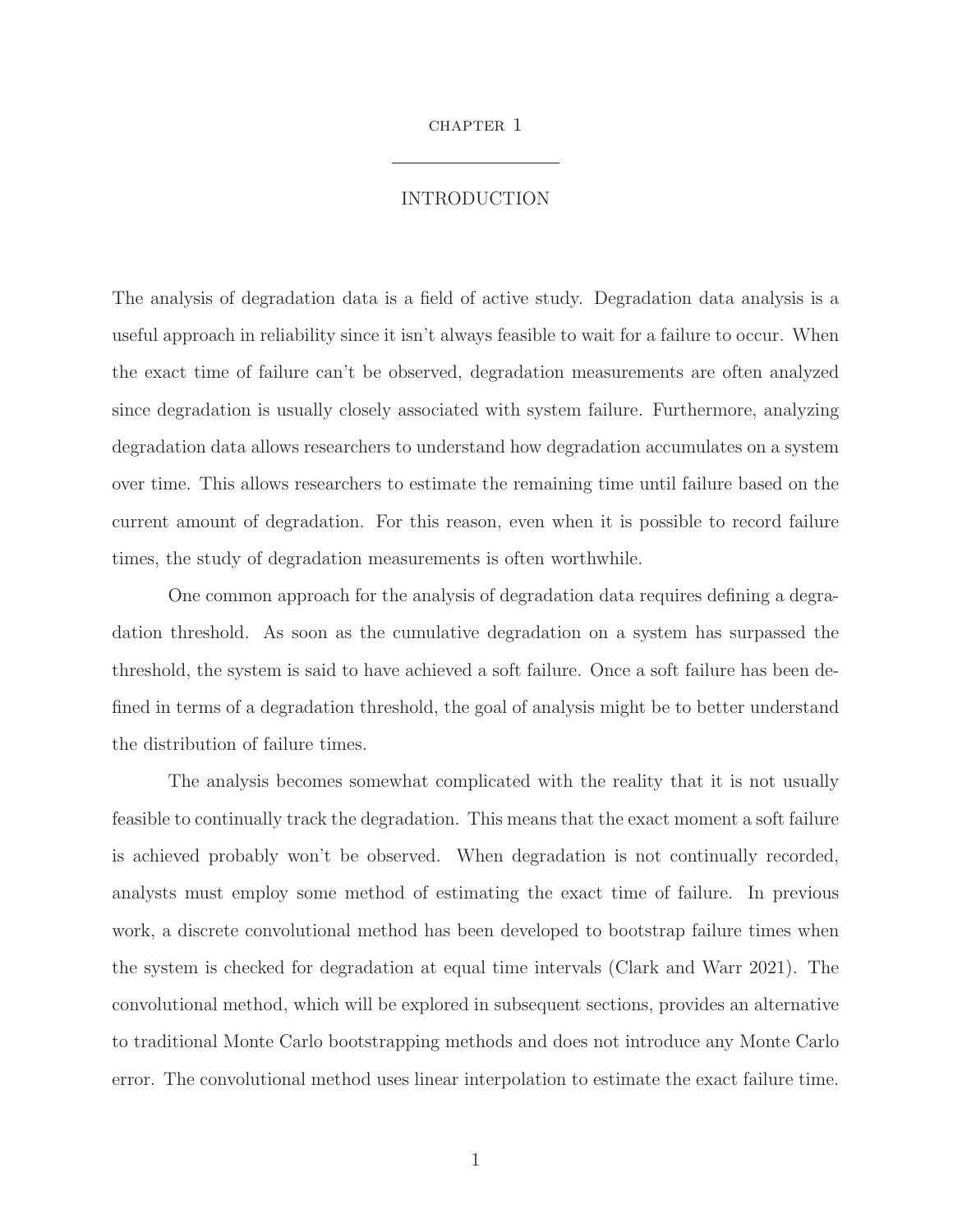That is, there is an assumption made that on a relatively small time interval, the cumulative degradation increases linearly.

In the examples that will be considered in the simulation and application sections of this paper, there is also an assumption that degradation is independent of time; that is, the rate of degradation is not changing as the system ages. We are essentially assuming that the degradation accumulation on the system could be described as a Lévy process, which will be more formally defined in the subsequent sections. The convolutional method (Clark and Warr 2021) was shown to be useful due to a high level of accuracy (exact in many cases) and relatively short computation times. However, when degradation is measured on unequal time increments, it is more difficult to obtain the bootstrap failure time distribution from the data through convolutional approaches.

The condition that data are collected on equal time intervals certainly makes sense in some situations. In controlled studies, degradation is often recorded at the end of equal time intervals since the systems are closely monitored throughout the duration of the study. However, there are also common situations where the elapsed time between degradation measurements cannot be controlled. If the approach to data collection is observational, the data will have likely not been collected on equal time intervals. For example, if data are collected at a device repair shop, customers will visit the shop each having used their device a different amount of time. When the data are not collected on equal time intervals, the analysis approach must be able to incorporate the differing time measurements.

Although it might be simple enough to obtain degradation measurements on equal time intervals in many instances, there are certainly cases where it is not possible to collect the data in this manner. In previous research, one-dimensional methods have been established which work well with equal time interval degradation data. This occurs since regardless of the number of times convolved, all probability mass will be located at a single time for a particular convolution. Recognizing that degradation won't necessarily always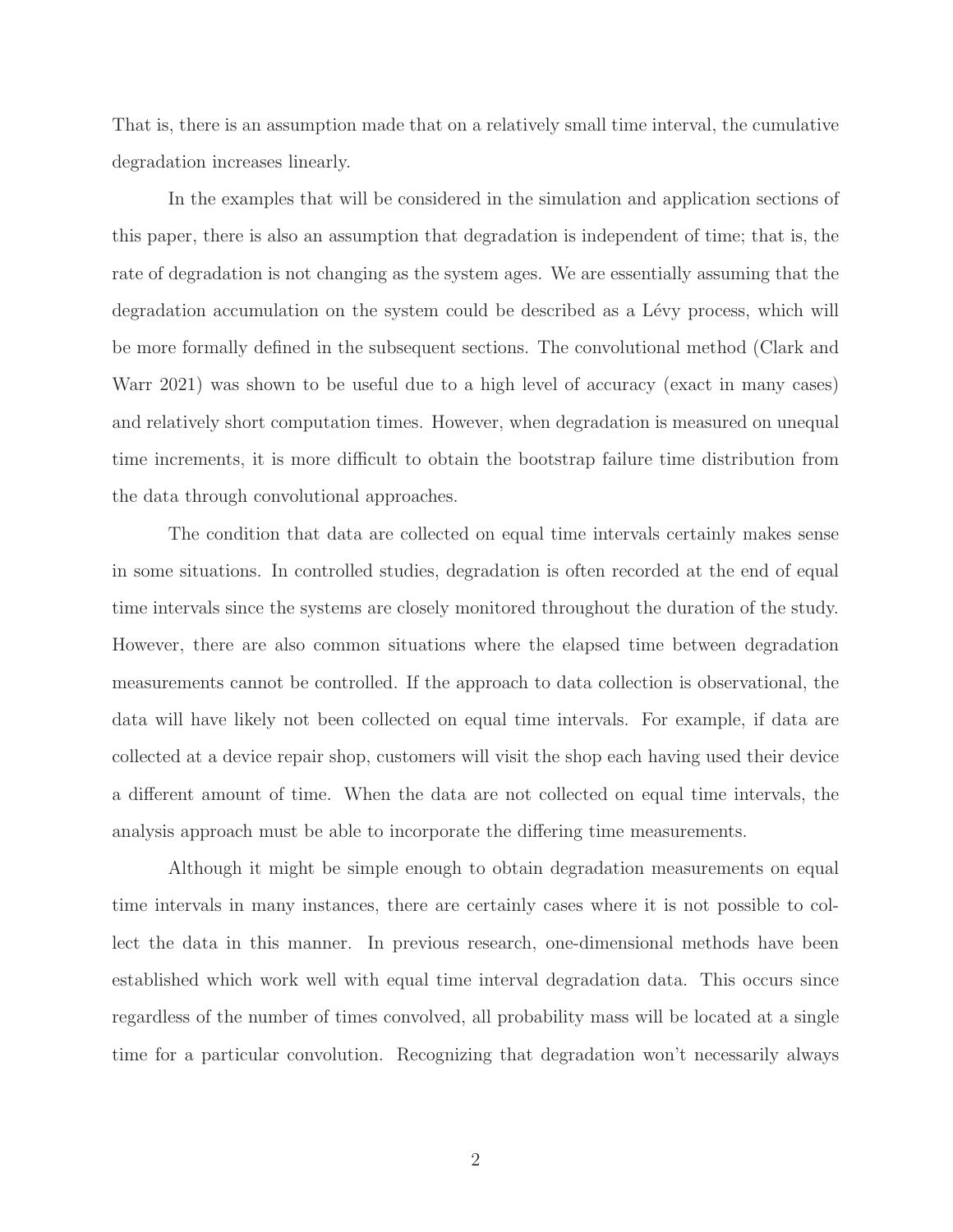be recorded on equal time intervals supports the notion that existing methods should be expanded to better accommodate these situations.

When using Monte Carlo bootstrapping methods for analysis, the unequal time intervals don't add much to the difficulty of implementation. However, implementation of the aforementioned convolutional method sees a very noticeable increase in complexity. This arises since two random variables are simultaneously convolved: time and degradation. The goal of this work will be to extend the discrete convolutional method into multiple dimensions. The unequal time interval analysis, which is focused on in this work, is just one possible application of a multidimensional convolutional bootstrapping method.

In this paper, we will start by reviewing the relevant literature. Next, a multivariate convolutional method will be proposed. Relying on multivariate stochastic ordering, we will show that desired properties of the univariate convolutional method extend into higher dimensional problems. Simulation studies and applications will be used to show the benefits of employing the convolutional method in multidimensional bootstrapping scenarios.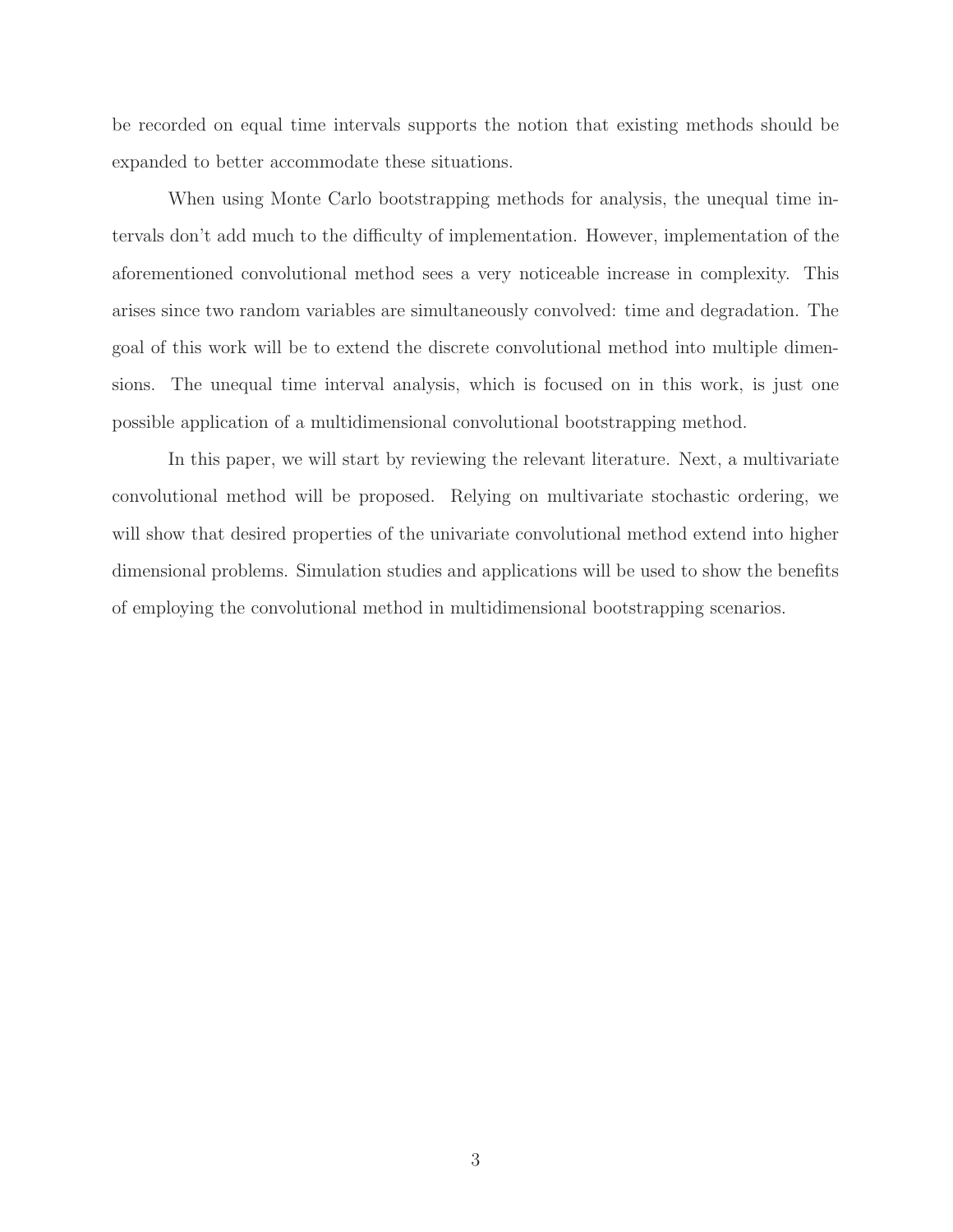## CHAPTER 2

#### LITERATURE REVIEW

There are a number of researchers who have made noteworthy contributions to the study of degradation data. A selection of the most relevant works will be discussed in this section.

A pioneering work in the analysis of degradation data is Lu and Meeker (1993). This work described methods of using degradation information to estimate failure-time distributions. Since there is often an association between degradation and the functionality of a system, analysis of degradation path data is a useful alternative to typical failure-time analyses. That article also drew a connection between degradation data analysis and the field of pharmacokinetics. That connection suggested many of the methods already established in biostatistics could be readily applied, with minor modifications, to the field of reliability.

The analysis of degradation data was further extended by Shiau and Lin (1999) who developed non-parametric methods for analyzing accelerated degradation data. Accelerated lifetime testing imposes extreme conditions on a system in order to observe the entire lifetime in a relatively short period of time. The advancements of Shiau and Lin (1999) are interesting since they show the potential of non-parametric methods for the analysis of degradation data, which are typically analyzed using parametric models. The convolutional bootstrapping method proposed in this paper is another non-parametric approach for analyzing degradation data.

Yet another advancement to the analysis of degradation data came with a proposed method to model measurement error (Ye et al. 2013). Though modeling the measurement error is not the main focus of that article, there were a few points of particular interest that are relevant to this work. The method proposed in Ye et al. (2013) uses a model selection algorithm to determine an appropriate Wiener process (a special case of a Lévy process) for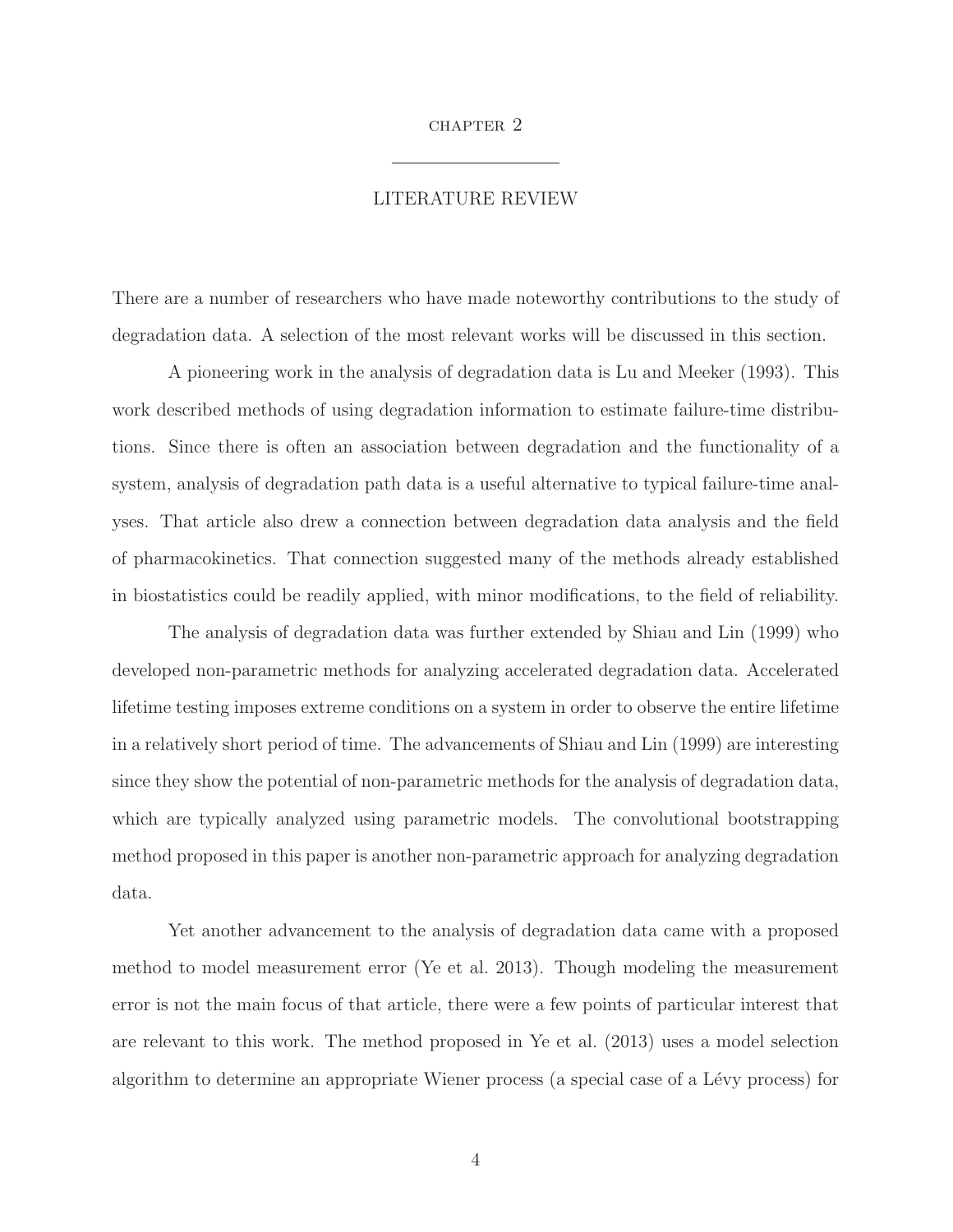modeling the data. Through simulation study, this approach was shown to be more efficient than competing methods. The Lévy process assumption seems to be reasonable for many data sets and when this assumption is made analyses are shown to be relatively efficient.

Many other methods for the analysis of degradation path data have assumed an underlying Wiener process. Zhang et al. (2018) compiles relevant literature exploring the Wiener process assumption for degradation data. While this assumption doesn't oversimplify analyses in most instances, there are certainly abnormalities that a Wiener process cannot account for. For example, if a system experiences a recovery state for any reason throughout the study, wherein the cumulative degradation actually decreases, a Wiener process cannot account for this negative trend in the degradation measurements.

Yet another approach for the analysis of degradation data is use of the bootstrap. Guo et al. (2018) propose a method of bootstrapping the remaining time until failure of a system. In bootstrapping remaining time until failure, we hope to incorporate uncertainty in making inference about how much longer a system will function. This approach is recommended when the degradation increments on a single system are not independent. Since this bootstrapping method is free of parametric assumptions, the method is particularly useful when no known distributions appear to fit the data well. Bootstrap approaches for the analysis of degradation data are the main focus of this work.

In addition to remaining system life, degradation data can also be used to bootstrap failure times which allows for the quantification of uncertainty without the need for parametric assumptions. Failure times have some unknown distribution which we hope to approximate from the data using bootstrapping methods. Although remaining system life and failure time are related, they differ in that the remaining system life is a function of the age of the system. Balakrishnan and Qin (2019) developed a saddlepoint method for the estimation of bootstrap distributions. This method is an alternative to the traditional Monte Carlo approach, which is often time intensive. The proposed method was applied to laser device degradation to show the possibility of analyzing degradation data with the sad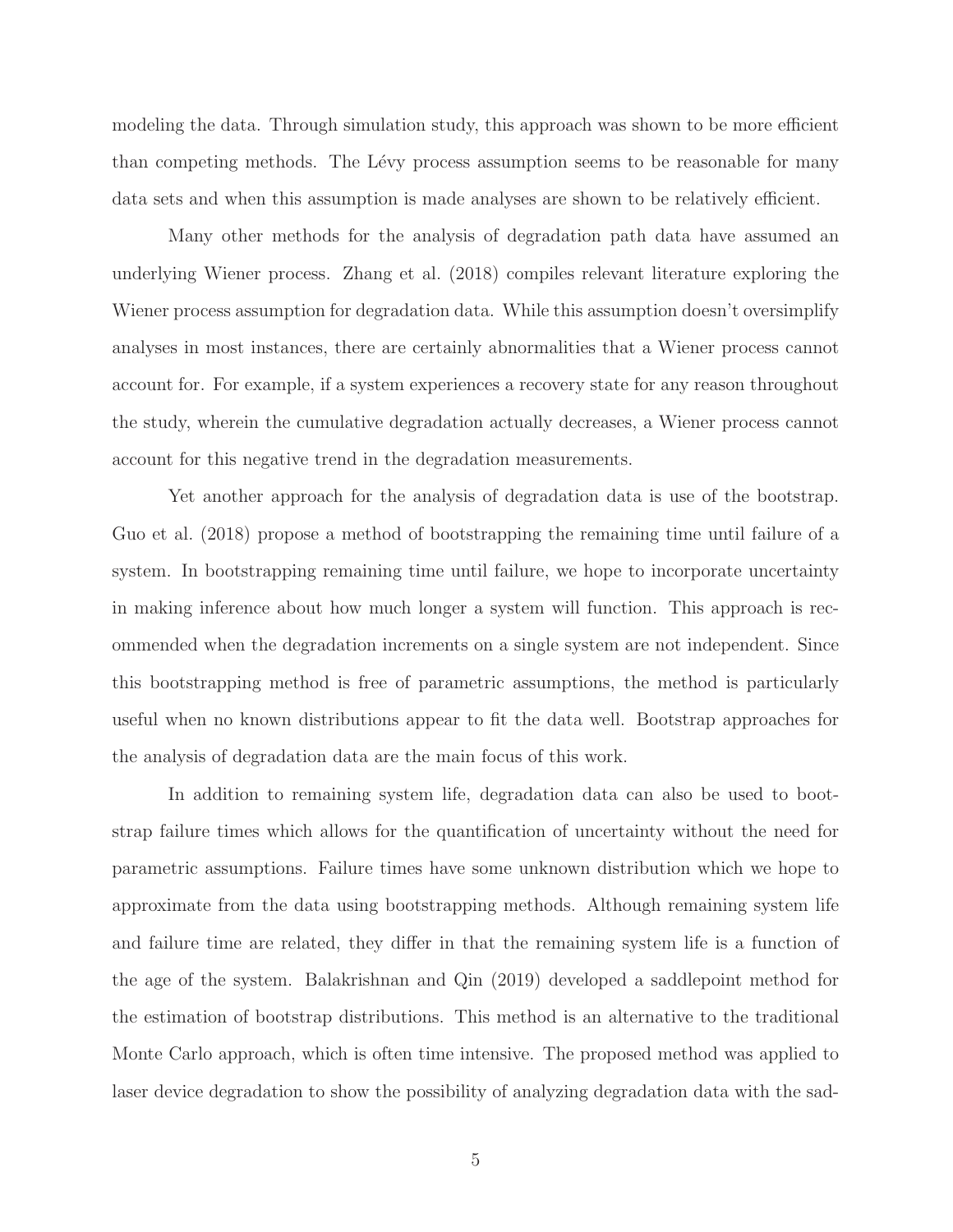dlepoint method. The saddlepoint approximation for the pdf of the bootstrap distribution of failure times,  $f(t)$ , as defined by Balakrishnan and Qin (2019) is :

$$
\hat{f}(t) = \frac{e^{K(\hat{s}) - \hat{s}t}}{\sqrt{2\pi K''(\hat{s})}}
$$

Here  $K(s)$  is the cumulant generating function while  $\hat{s}$  solves the equation  $K'(\hat{s}) = t$ . Since the moment generating function is unknown, an empirical saddlepoint approximation was proposed. The empirical saddlepoint approximation requires that the degradation data are measured on equal time intervals.

The more recent work of Palayangoda et al. (2020) aimed to improve the saddlepoint approximation of the bootstrap distribution of failure times. The method established in that work is also generalized to the unequal time interval problem. The use of a saddlepoint approximation in the analysis of degradation data is particularly viable when Monte Carlo methods are slow and inefficient. Palayangoda et al. (2020) also features the laser data application which will serve as a comparison in this work.

In addition to the saddlepoint approach, failure times can be bootstrapped by defining the distribution of the convolution of interest. As will be discussed in the methods section, some bootstrapped random variables can be defined as the convolution of data values. The discrete Fourier transform (DFT) can then be used to evaluate the convolution thereby defining the bootstrap distribution without the need for Monte Carlo samples. This approach is developed for one-dimensional problems in Clark and Warr (2021) where it is shown to produce exact or mathematically bounded results. These results can often be computed much faster than the stochastic estimates of a Monte Carlo approach. The convolutional approach is the main focus of this work, wherein it will be extended to handle a broader class of problems.

The convolutional method, which we propose here, relies heavily on the ability to bound the CDF of convolved distributions using the DFT. The theory for bounding onedimensional convolutions was developed in Warr and Wight (2020). That work did not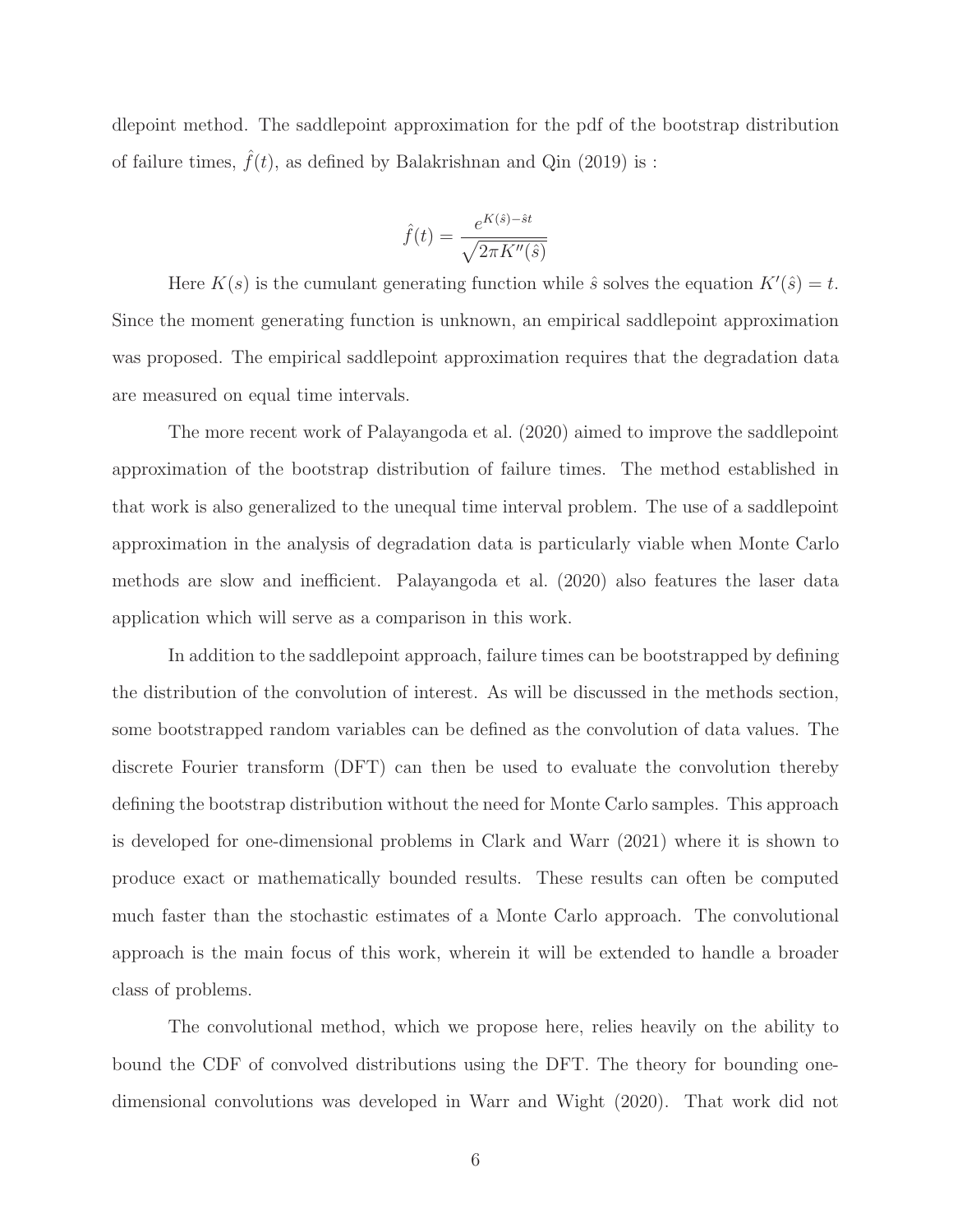generalize the results to multiple dimensions. The next section aims to extend this theory to multiple dimensions and outlines the basis for the convolutional method in more complicated analyses which require the simultaneous convolution of multiple random variables.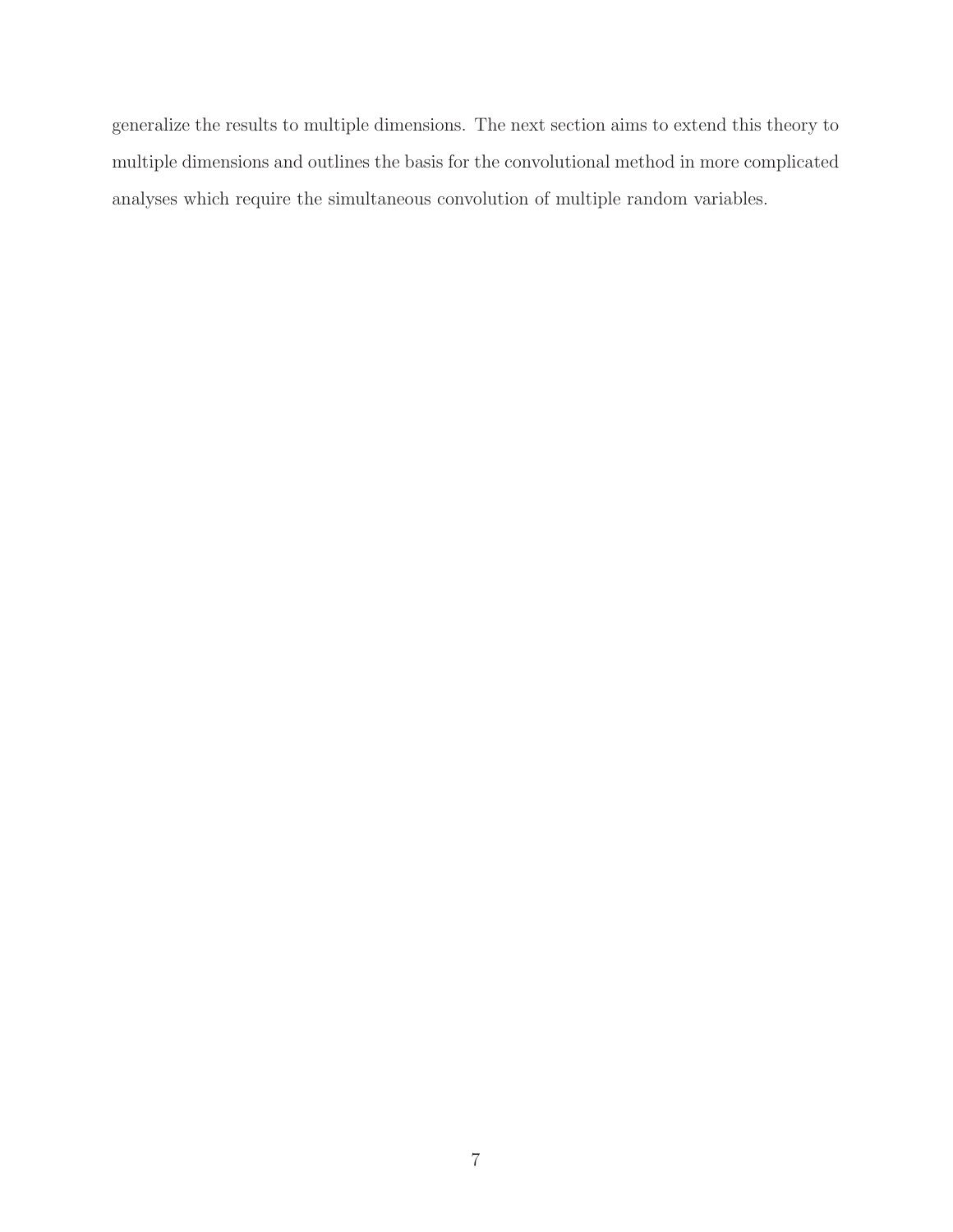#### chapter 3

#### METHODS

This work aims to extend the convolutional bootstrapping approach of Clark and Warr (2021) to multidimensional problems. First, the feasibility of placing mathematical bounds on the distribution of convolved random variables will be assessed by investigating the multidimensional properties of the DFT. Next, the convolutional theory will be applied directly to some bootstrap statistics of interest.

#### 3.1 Discrete Fourier Transform

The discrete convolutional method for bootstrapping relies on the DFT. For our applications, we show that the DFT can be used to place mathematical bounds on convolutions. The discrete Fourier transform was chosen as the method of convolution due to the availability of its implementation, the fast Fourier transform (FFT), in computational environments. Furthermore, the FFT is simple to invert which makes the discrete Fourier transform an extremely practical choice.

Let  $s_1 = \{s_{1,0}, s_{1,1}, ..., s_{1,N_1-1}\}$  and  $s_2 = \{s_{2,0}, s_{2,1}, ..., s_{2,N_2-1}\}$  be sequences such that  $s_1 \times s_2$  is the support for the two-dimensional random vector, **X**. Notice that  $s_1$  is a sequence of length  $N_1$  while  $s_2$  is a sequence of length  $N_2$ . Furthermore let  $f_X(y, z)$  be the probability that **X** is equal to  $(y, z)$ . Then the value of the discrete Fourier transform, denoted  $F_X$ , for  $(K_1, K_2)$ , an index in  $\mathbb{R}^2$ , is:

$$
F_X(K_1, K_2) = \sum_{n_1=0}^{N_1-1} \sum_{n_2=0}^{N_2-1} f_X(s_{1,n_1}, s_{2,n_2}) e^{-i\frac{2\pi}{N_1} s_{1,n_1} K_1 - i\frac{2\pi}{N_2} s_{2,n_2} K_2}
$$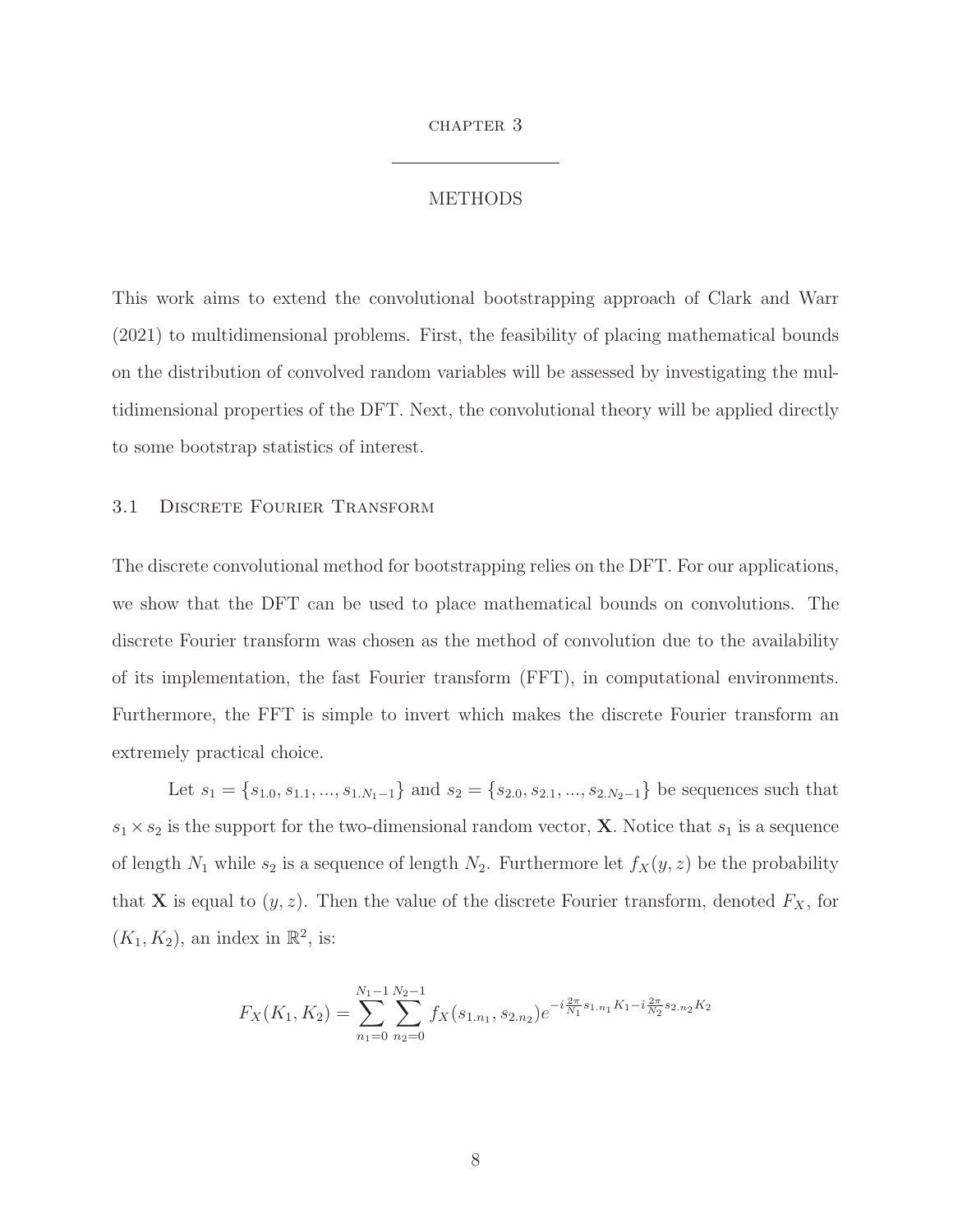This is a direct extension of the one-dimensional DFT. The one-dimensional DFT requires summing a univariate pmf over a single index. Similarly, the DFT can be extended to any higher finite dimension. For reference, the one-dimensional DFT is provided here:

$$
F_X(K_1) = \sum_{n_1=0}^{N_1-1} f_X(s_{1.n_1}) e^{-i\frac{2\pi}{N_1} s_{1.n_1} K_1}
$$

One reason the convolutional method is so practical for use in one dimension is the ease in inverting the DFT. The computational efficiency of the DFT inversion (using the fast Fourier transform) also holds in two dimensions. The inverse DFT is given as:

$$
f_X(s_{1,n_1}, s_{2,n_2}) = \frac{1}{N_1 N_2} \sum_{K_1=0}^{N_1-1} \sum_{K_2=0}^{N_2-1} F_X(K_1, K_2) e^{i2\pi n_1 \frac{K_1}{N_1} + i2\pi n_2 \frac{K_2}{N_2}}
$$

We aim to show that the CDF can be bounded in two dimensions. Here we consider mathematical bounds based on stochastic ordering. We are essentially creating bounds that will be guaranteed to contain a quantile of interest from the bootstrap distribution. There is one major source of error that will be considered here when creating these mathematical bounds. Bootstrapped statistics are discrete random variables. This means that the DFT can be used to find exact bootstrap distributions in many instances. However, it will not always be possible to create a grid for use with the DFT that has finite support matching the support of the bootstrap statistic. The error introduced by this discretization process will be referred to as discretization error.

It can be shown that the discretization error of the DFT can be bounded in multiple dimensions. Although the bootstrap statistic will be a discrete random variable, discretization error is introduced since it is often not feasible to create a grid that will match both the support of the bootstrap statistic and the support defined by the data. Warr and Wight (2020) relied on stochastic ordering to bound the discretization error. A similar approach will be taken here. Stochastic order is easily defined in one dimension, but there are various definitions for stochastic order in multiple dimensions. We adopt the multivariate stochastic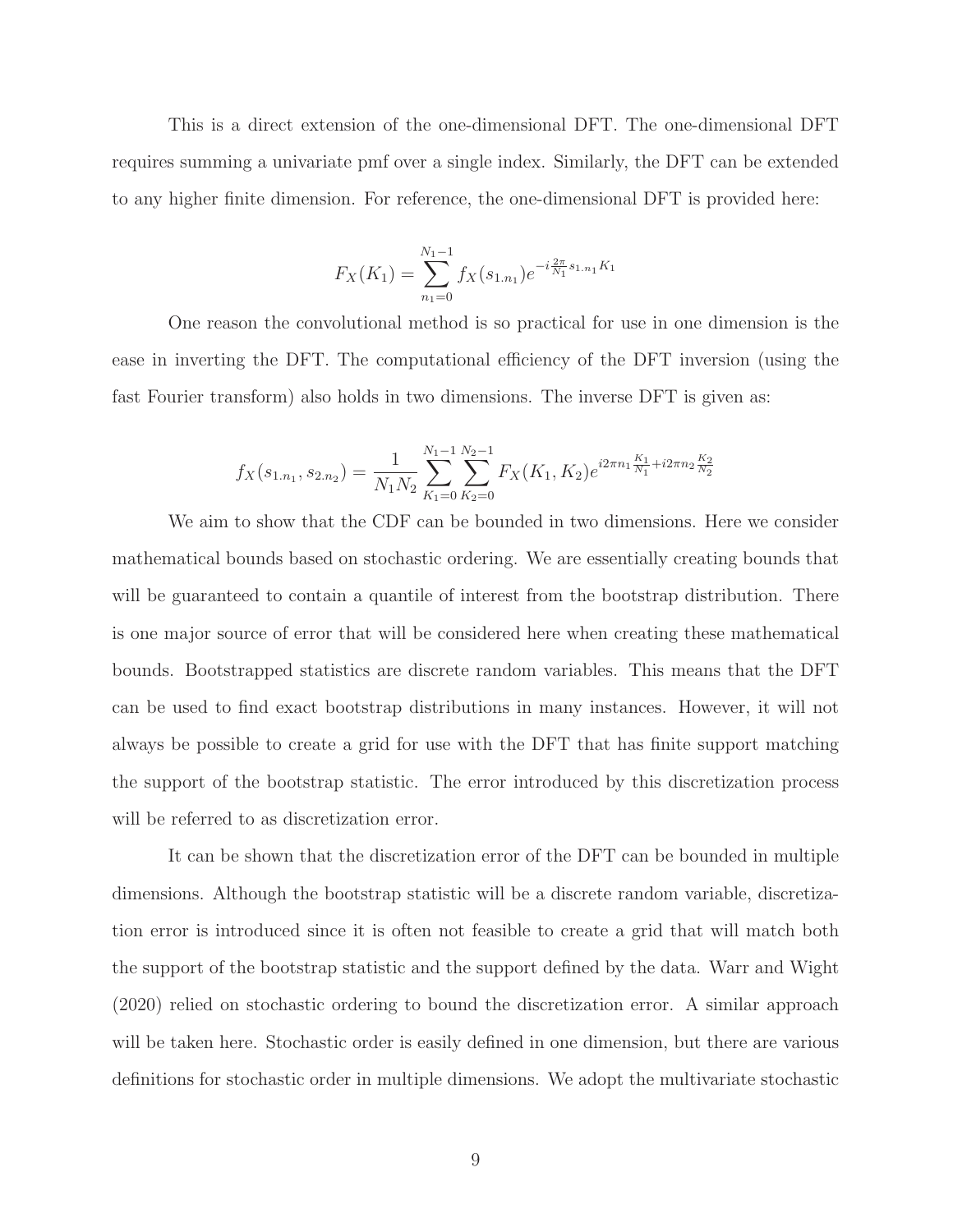ordering definition from Shaked and Shanthikumar (2007). First, the concept of an upper set should be defined:

**Definition 1.** Consider real valued vectors  $A = (a_1, a_2, \ldots, a_n)$  and  $B = (b_1, b_2, \ldots, b_n)$ , such that  $a_1 \leq b_1, a_2 \leq b_2, \ldots, a_n \leq b_n$ . A subset of  $\mathbb{R}^n$ , U, is said to be an upper set if  $A \in U$  implies  $B \in U$ .

Now, the multivariate stochastic order has the following definition:

**Definition 2.** The random vector *X* is stochastically less than the random vector *Y* (or *X*  $\leq_{st} Y$ , if  $P(X \in U) \leq P(Y \in U)$  for all upper sets, U, in  $\mathbb{R}^n$ .

The following two theorems involving the multivariate stochastic order (Shaked and Shanthikumar 2007, p. 273) are used for bounding discretization error in bootstrapping scenarios:

**Theorem 1.** Let *X* and *Y* be two n-dimensional random vectors. If  $X \leq_{st} Y$  and **g**:  $\mathbb{R}^n \to \mathbb{R}^k$  is any k-dimensional increasing function, for any positive integer k, then the k-dimensional vectors  $g(X)$  and  $g(Y)$  satisfy  $g(X) \leq_{st} g(Y)$ .

**Theorem 2.** Let **X**, **Y**, and **Z** be random vectors such that  $(X|Z=z) \leq_{st} (Y|Z=z)$  for all realizations of **Z**, denoted **z**. Then  $X \leq_{st} Y$ .

The following theorem is needed when bounding the bootstrap distribution of some statistics.

**Theorem 3.** Consider nonnegative random vectors, *X*, *Y*; and random variable, Z, where:

$$
(\mathbf{X} | Z = z) = \begin{pmatrix} a_1 & a_2 & \dots & a_n & b_1 & b_2 & \dots & b_n \end{pmatrix}' \text{ and}
$$

$$
(\mathbf{Y} | Z = z) = \begin{pmatrix} c_1 & c_2 & \dots & c_n & d_1 & d_2 & \dots & d_n \end{pmatrix}'.
$$

If  $(X|Z=z) \leq_{st} (Y|Z=z)$ , then

$$
(\tilde{\boldsymbol{X}} | Z = z) = \begin{pmatrix} \sum_{i=1}^{z} a_i \\ \sum_{i=1}^{z} b_i \end{pmatrix} \leq_{st} (\tilde{\boldsymbol{Y}} | Z = z) = \begin{pmatrix} \sum_{i=1}^{z} c_i \\ \sum_{i=1}^{z} d_i \end{pmatrix}.
$$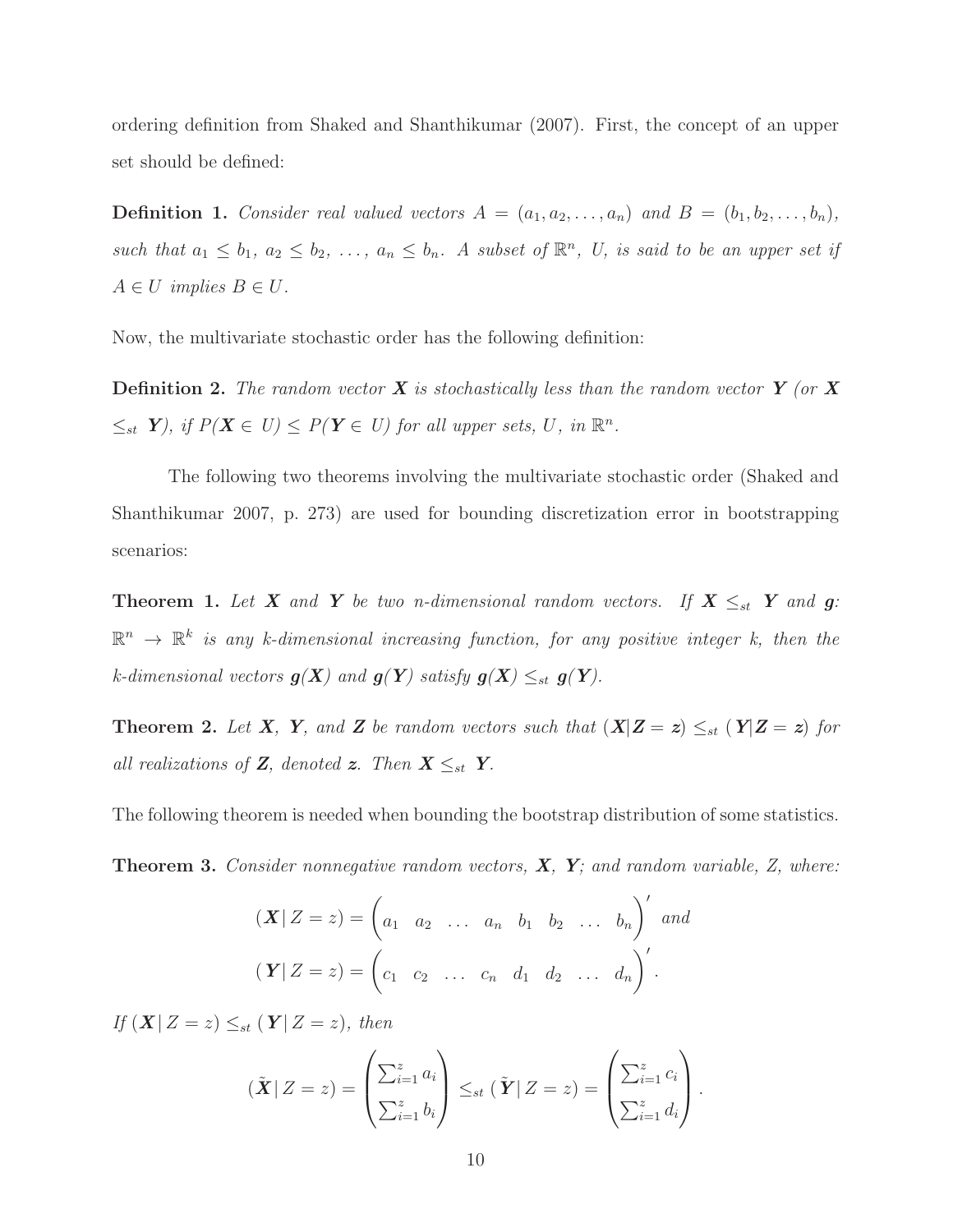Proof. Theorem 3 follows as a direct result of Theorem 1 since summation on a nonnegative support is increasing. Likewise for the same random vectors defined in Theorem 3,

$$
(A|Z = z) = \sum_{i=1}^{z} a_i \leq_{st} (C|Z = z) = \sum_{i=1}^{z} c_i
$$

and

$$
(B|Z = z) = \sum_{i=1}^{z} b_i \leq_{st} (D|Z = z) = \sum_{i=1}^{z} d_i
$$

Finally, if  $(A|Z=z) \leq_{st} (C|Z=z)$  for every z, then  $A \leq_{st} C$  by Theorem 2.  $\Box$ 

These properties will be applied directly to bootstrapped quantities of interest in the following section. There it will be shown that, in many cases, the bootstrap distribution of a statistic of interest can be mathematically bounded.

Another source of possible error comes from truncation. When bootstrapping there is typically a finite maximum for the bootstrapped statistic. This implies that as long as care is taken in choosing the support grid for use with the DFT, truncation should not occur.

#### 3.2 BOOTSTRAPPING

In order to apply the one-dimensional convolutional theory developed in Warr and Wight (2020) to bootstrap applications, it was necessary to show that the bootstrap statistic of interest could be written as a convolution of known independent random variables defined by the sample.

Define a distribution,  $F$ , such that we have n mutually independent random vectors  $\mathbf{X}_i \sim F$  for  $i \in \{1, 2, ..., n\}$ . Once the random vectors are drawn from their distribution, they are no longer random and we denote the observed sample as  $x_1, x_2, \ldots, x_n$  or just  $x$ .

We now use the observed x to define a new distribution. Let  $Y \sim G$ , where G is a discrete multivariate distribution with probability defined by the frequency of the vectors in *x*.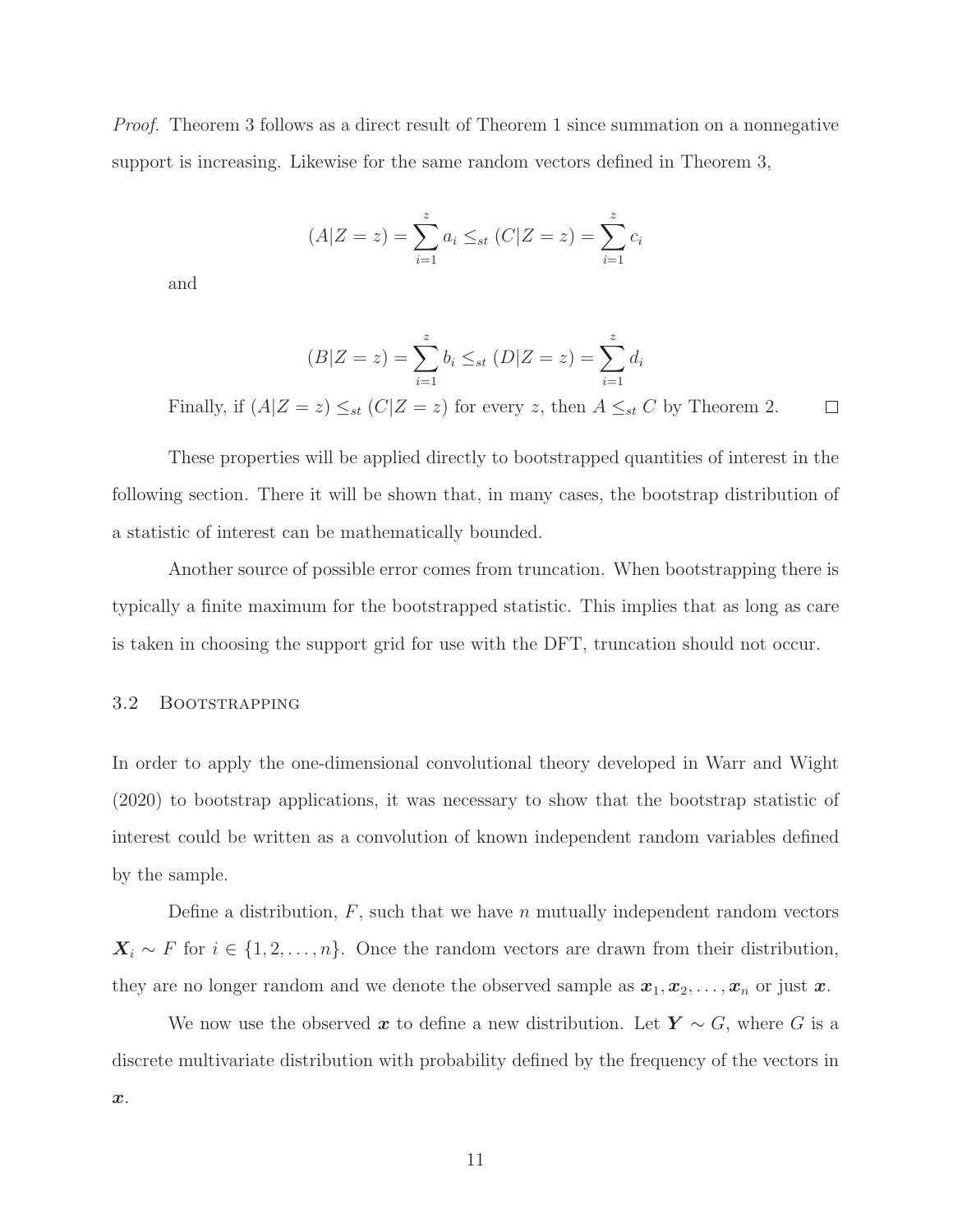For illustration, if we bootstrap the sample mean in a univariate scenario using Monte Carlo methods, we are taking draws from a distribution that can be easily defined as a scaled convolution of random variables  $X_1, X_2, ..., X_n$  where the  $X_i$   $(i = 1, 2, ..., n)$  are independent and identically distributed with equal probability assigned to each observed value in the sample (assuming no ties). Since the bootstrap statistic can be recognized as a convolution of independent random variables, the convolutional theory applies.

Through use of the fast Fourier transform (FFT), the pmf of a convolution of random variables can be efficiently defined. In order to bootstrap the sample mean, let  $Y_i = \frac{X_i}{n}$  where  $X_i$  are the independent and identically distributed random variables defined by the data. Now, since the  $Y_i$ 's are independent and identically distributed, we remove the subscript and define its DFT,  $F_Y(K)$ , on an appropriate grid for which the bootstrap distribution of the sample mean can be easily defined. Start by convolving in the frequency domain using the FFT:

$$
F_{\bar{X}}(K) = (F_Y(K))^n
$$

Now, by implementing the inverse FFT, we have defined the bootstrap distribution of the sample mean. Bootstrapping other statistics with the convolutional method is possible when the bootstrap statistic can be written as the convolution of independent random variables defined by the data.

The bootstrap distribution of a mean vector can be found in a similar manner. Rather than treating X and Y as random variables, they can be thought of as random vectors. Using the multidimensional DFT in the same way will result in the bootstrap distribution of the mean vector. In the multivariate case, a support grid for each dimension of the random vector involved in the convolution is needed.

When it isn't possible to form a grid that matches the support of the bootstrap variable of interest, the DFT can be used to mathematically bound the distribution. In these instances, each vector in the original sample should have its values rounded down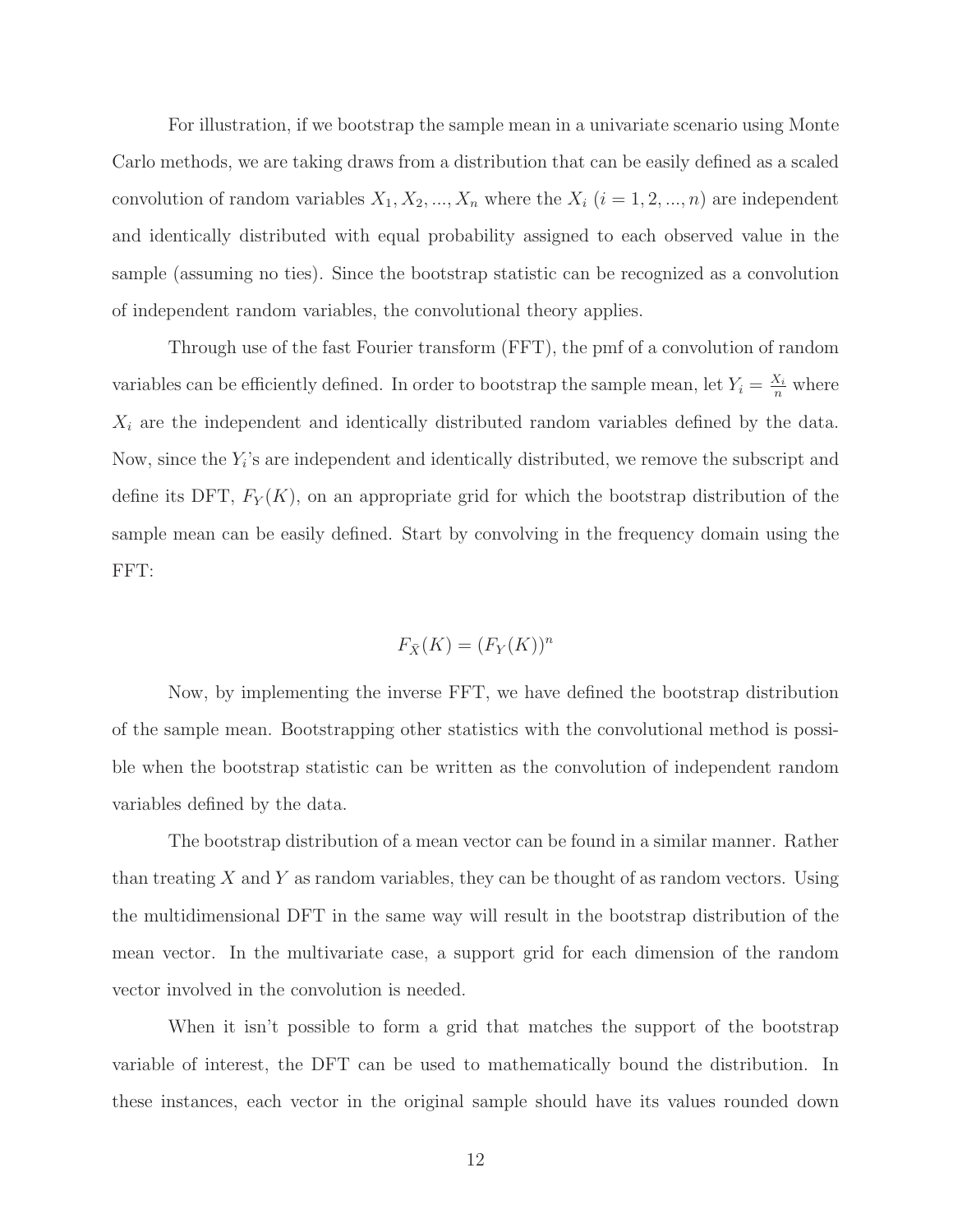to the closest grid point in each dimension. Rounding the data in this way produces a random vector that is stochastically greater than the distribution defined by the original data. Likewise, rounding each observed value up to the next grid point in each dimension will define a random vector that is stochastically less than the random vector defined by the data. Applying the convolutional method to both the upper and lower bound produces bounds on the convolution by Theorem 3. These are mathematical bounds on the CDF of the convolution. For any quantile we are able to generate an interval that is guaranteed to contain the truth, disregarding any numerical error.

An interesting application of the multivariate convolutional bootstrapping method is the analysis of degradation data. One assumption made in many degradation analyses is that the accumulation of degradation is a Lévy process. In the context of degradation measurements, a Lévy process would require that the amount degradation accumulated in one time interval is independent of the degradation accumulated in any disjoint time interval. Furthermore, the distribution of degradation accumulated is identical for any time intervals of equal length. These assumptions are needed when analyzing degradation data using the convolutional bootstrapping method.

Suppose we have both degradation and time measurements, and we are interested in the distribution of times that a soft failure occurs. To obtain the bootstrap distribution of failure times, one approach is to convolve the random vectors defined by the sample until the probability that the cumulative degradation has achieved the threshold is one. At each convolution the exact time of failure is approximated through linear interpolation.

In a simple scenario, assume that we observe two time-degradation pairs. For the first observation we observe 1 unit of degradation at the end of a 1 time unit interval. For the second observation we record 1.75 degradation units occurring by the end of a 2 time unit interval. Suppose a soft failure is declared at 2.5 units of cumulative degradation. To sample from the bootstrap distribution we take draws from our observations, with replacement, until the threshold of 2.5 is surpassed. Following the Monte Carlo approach we might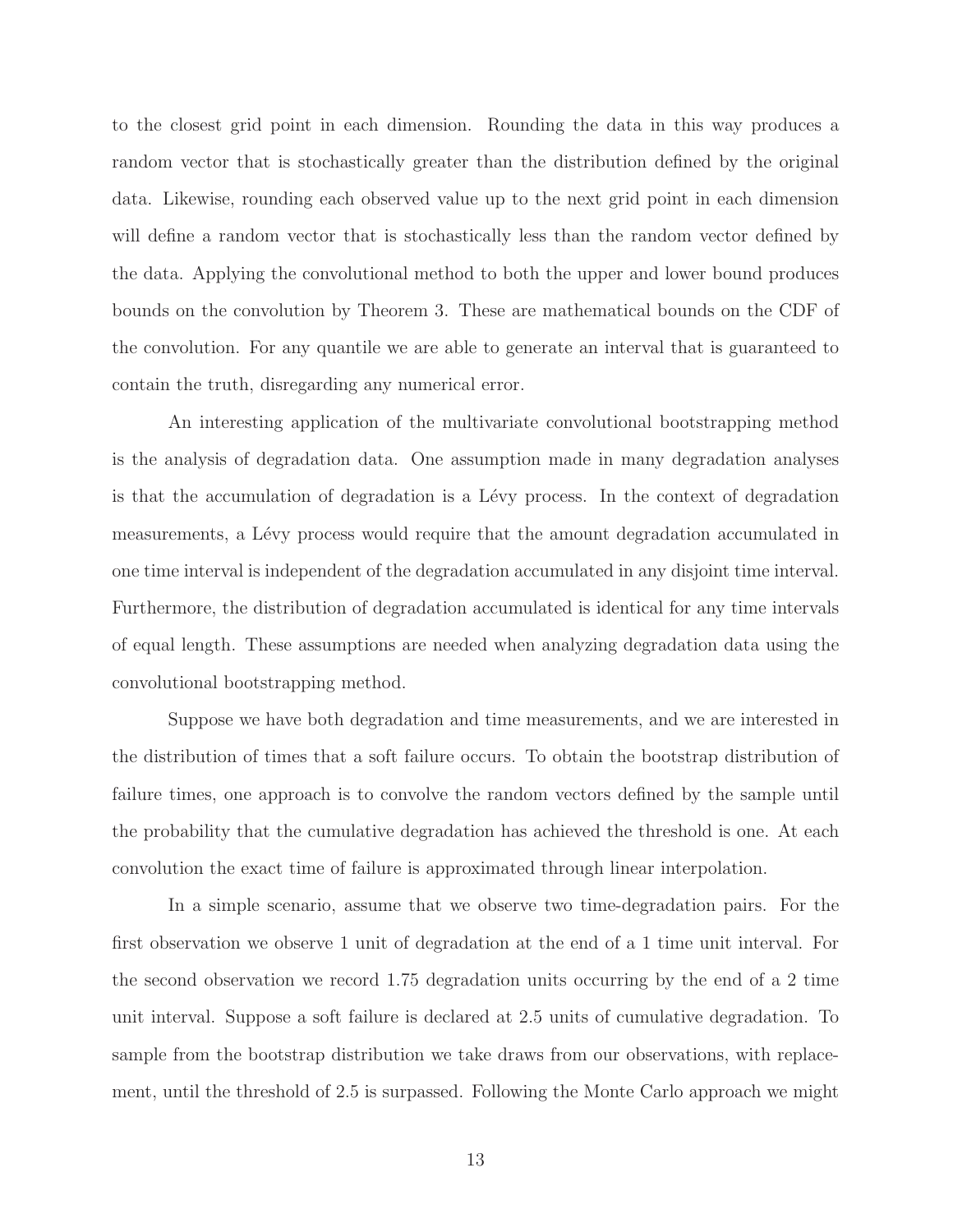first sample (1, 1). Since the cumulative degradation has not surpassed the threshold we take another draw from our observations and select the (2, 1.75) measurement. Now the cumulative degradation is 2.75 which has surpassed the threshold of 2.5. We use our observed cumulative time-degradation measurements,  $(1, 1)$  and  $(3, 2.75)$ , along with the threshold of 2.5 to estimate the failure time as  $2.714$ . Notice that if we had drawn the  $(1, 1)$  measurement twice, our cumulative degradation would only be 2, so it is not enough to only consider convolving two random vectors. By convolving three random vectors, the minimum cumulative degradation is 3, which is greater than 2.5, and in this case we know that the soft failure threshold must be exceeded.

It will most likely not be possible to create a suitable grid for finding exact results through the convolutional method. However, by rounding all the data down, a random vector that is stochastically greater than the truth is formed. Similarly, when rounding all of the data up, a random vector that is stochastically less than the truth can be created. Consider:

$$
L = \left( T_{1l} \quad T_{2l} \quad \dots \quad T_{nl} \quad D_{1l} \quad D_{2l} \quad \dots \quad D_{nl} \right)'
$$
  

$$
U = \left( T_{1u} \quad T_{2u} \quad \dots \quad T_{nu} \quad D_{1u} \quad D_{2u} \quad \dots \quad D_{nu} \right)'
$$

In this case,  $L$  is a lower bound on the time and degradation and  $U$  is an upper bound on the time and degradation. The vectors  $(T_{il}, D_{il})$  are independent and identically distributed as are the vectors  $(T_{iu}, D_{iu})$  for  $i = 1, 2, ..., n$ . These pairs represent a possible increase in degradation and time. The maximum number of convolutions needed to surpass the degradation threshold is  $n$ .

Applying Theorem 3 to  $L$  and  $U$ , we are able to form an upper and lower bound on any convolution. This makes it possible to mathematically bound the distribution of failure times using the convolutional method. Since our cumulative time and cumulative degradation variables are bounded for each convolution, the distribution of failure times, independent of the number of convolutions, will also be bounded.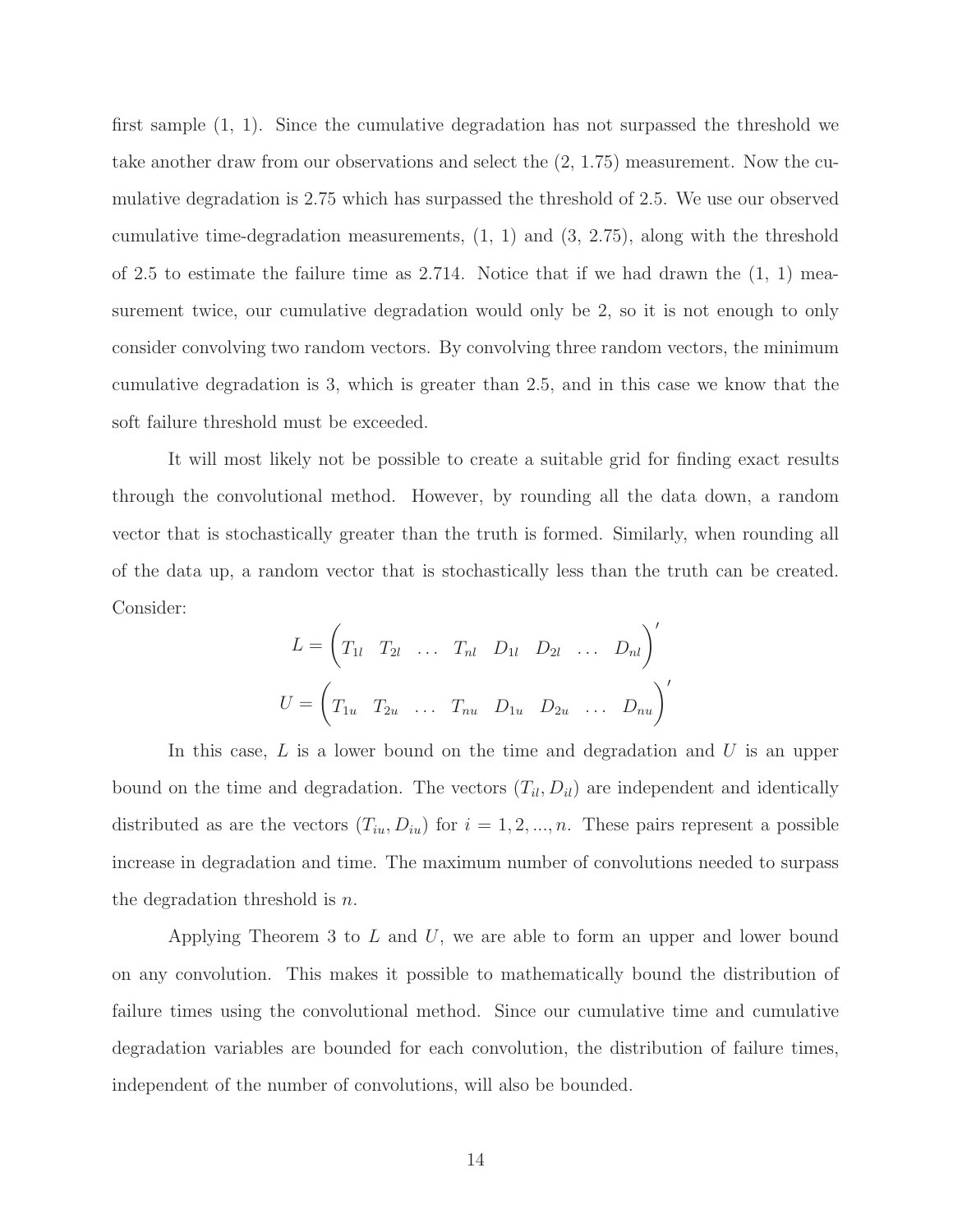In addition to development of the convolutional method for particular types of analyses, the multidimensional convolutional method will be directly compared to Monte Carlo methods. The aim of comparison is to show that the convolutional method is often a relatively efficient approach that can provide exact, or mathematically bounded, results. The bounding properties of the DFT are particularly appealing when it is not feasible to define a grid that allows for probability mass at every possible realization of the bootstrap statistic. In these instances the convolutional method will produce exact mathematical bounds on the distribution of interest. The mathematical bounds of the convolutional method will be compared to the stochastic bounds of the Monte Carlo approach.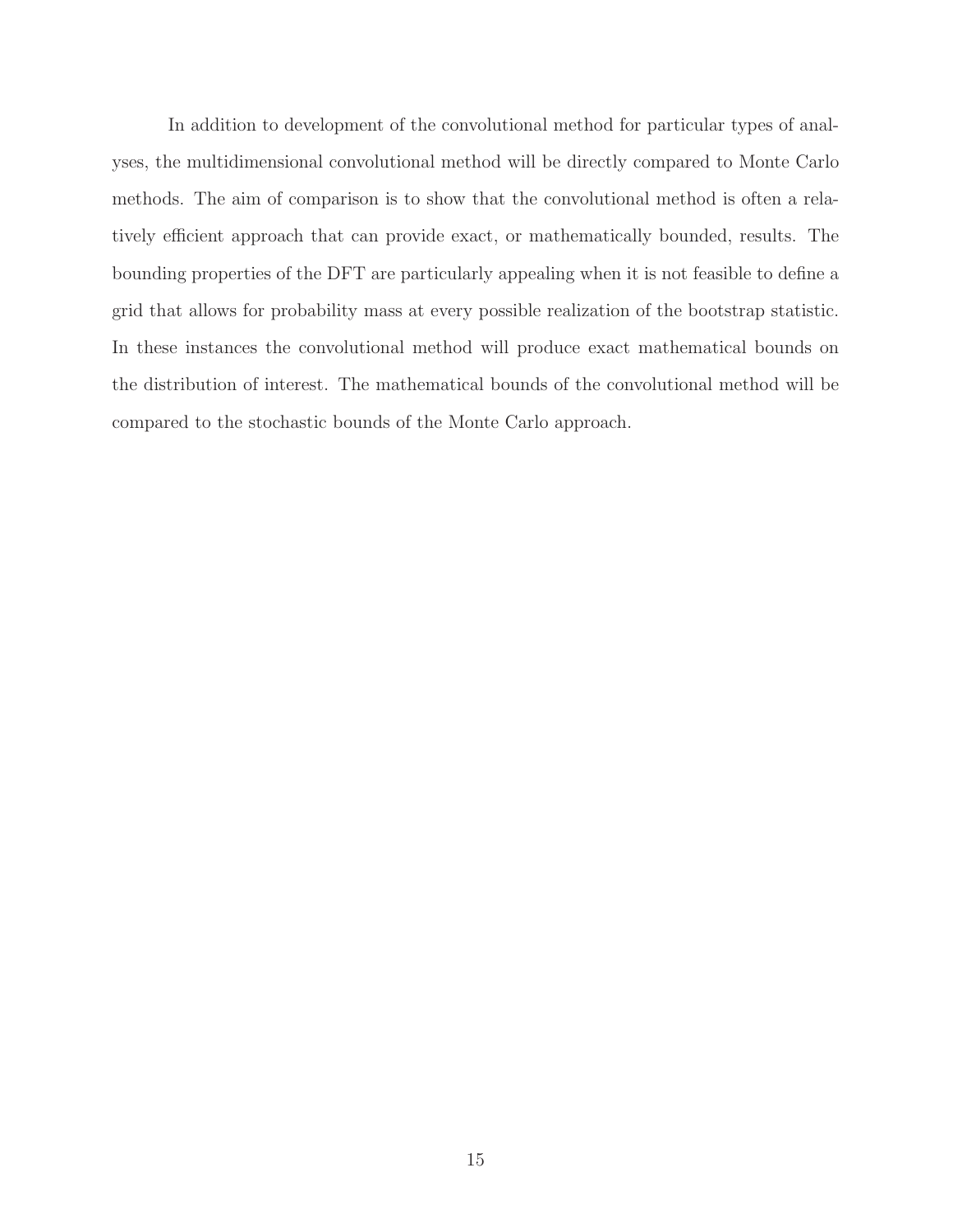#### CHAPTER 4

#### SIMULATION STUDIES

The multidimensional convolutional approach to bootstrapping has a number of benefits. The comparisons of this section will focus on the accuracy and efficiency of this bootstrapping approach. Traditional Monte Carlo methods will serve as the main comparison. However, the saddlepoint approximation will act as a second comparison for the analysis of degradation data. Note that for all time comparisons a machine with 8 GB RAM and two 1.2 GHz Intel m3 cores was used. Although it would be possible for each method, no parallelization was utilized in these comparisons.

#### 4.1 EXACT BOOTSTRAPPING

The first simulation uses a data set of 25 observations, where each contains two measurements. The first variable, x, was generated by scaling (by a factor of 10) and rounding samples from a  $Gamma(1,1)$  distribution. The second variable, y, was taken as a linear function of x, where the measurements were divided by  $5.5$  and added to 6, with random noise added from a normal distribution. The measurements of  $y$  were also rounded. The resulting correlation between x and y was 0.74. This simulation will investigate the mean vector in a relatively simple scenario to demonstrate how the convolutional approach can generate exact results.

The results from the first comparison are found in Table 4.1. A total of 761,000 Monte Carlo resamples were used to generate the results in that table. The time needed to obtain Monte Carlo results is dependent on the number of resamples used. Here the number of Monte Carlo resamples was chosen so that the computation time would match that of the convolutional method. However, more computation time is generally needed to produce narrower confidence intervals.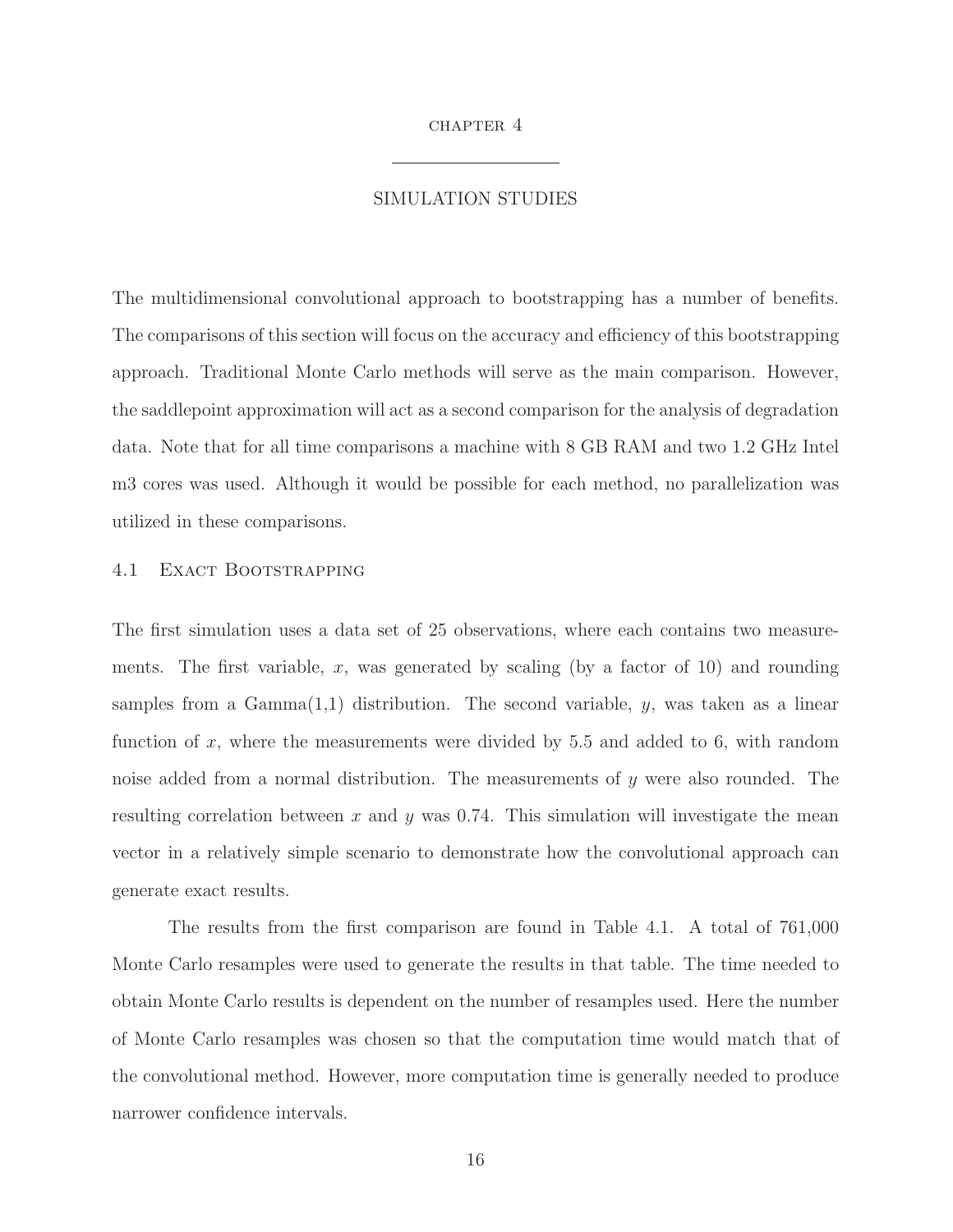Table 4.1: The results from both the Monte Carlo bootstrap and the convolutional bootstrap are similar. Results from both methods were obtained in 10.7s. Here the convolutional method is used to calculate the expected value of the bootstrap distribution of the sample mean vector.

|   |       |                | Variable   MC Mean   99% MC Int   Convolutional |
|---|-------|----------------|-------------------------------------------------|
|   | 9.240 | (9.236, 9.245) | 9.240                                           |
| Y | 8.599 | (8.596, 8.602) | 8.600                                           |

On the other hand, the convolutional method was able to generate the exact bootstrap distribution of the mean vector. In this rather simple example, there was no need to introduce any discretization error. Additional computation time will not improve the convolutional results in any way since this method has produced the exact distribution of interest, disregarding any numerical error introduced in computation. Since the data were recorded as integers and there were 25 observations, the grid for the convolutional method only needed precision to two decimal places in order to provide exact results.

Note that for ease of comparison, Table 4.1 compares the two variables in our vector of interest marginally. Both methods for bootstrapping preserve the dependence structure of the original data and could be used for multivariate inference.

## 4.2 Bounding Distributions

In many cases the data are not as easy to work with as they were in this first simulation. For the next simulation, the data were generated in the same manner, but the rounding to integer values did not occur. Without rounding the data, which were drawn from a continuous distribution, we would need an extremely fine grid in order to fully capture the support of the bootstrap sample mean vector. Since it is no longer plausible to find the exact bootstrap distribution of the mean vector, the convolutional method was used to bound the bootstrap distribution of the sample mean of the first variable,  $x$ .

Figure 4.1 displays the results of this second simulation. Here we adjusted both the number of Monte Carlo samples and the coarseness of the grid for the convolutional ap-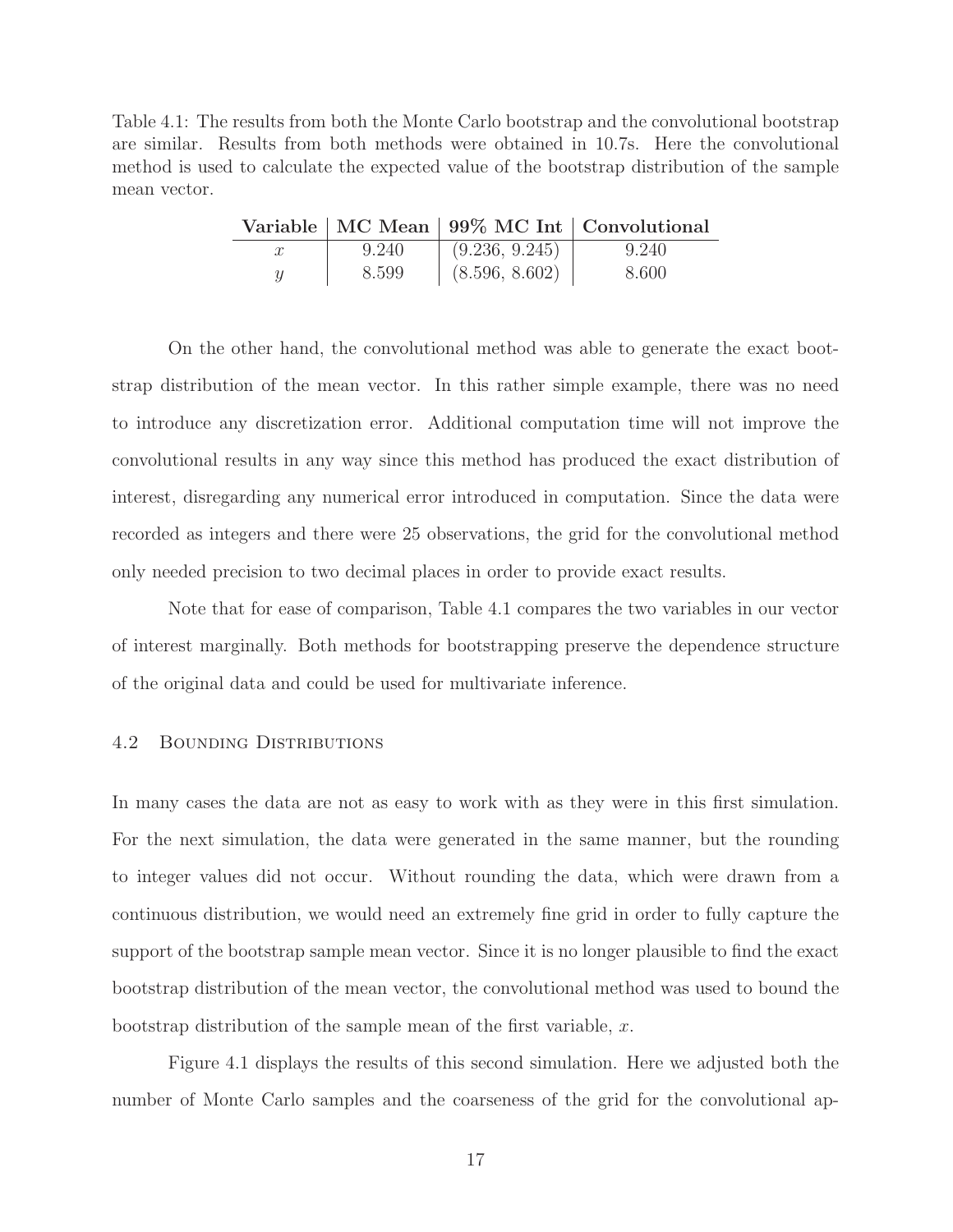

Figure 4.1: There are methods for assessing uncertainty in the bootstrap distribution for both approaches. The Monte Carlo approach quantifies Monte Carlo error through confidence intervals while the convolutional approach places mathematical bounds on the discretization error. As computation time increases it becomes more efficient to use the convolutional method.

proach. By adjusting these values we are able to control the width of the intervals produced, however narrower intervals typically require more computation time. Wider intervals could be obtained quicker using the Monte Carlo approach. However, the bounds from the convolutional method narrow at a faster rate. All Monte Carlo intervals had a confidence level of 99%. As the discrete grid on the variable, x, became finer, the grid on y was left unchanged. This parallels some of the later applications where it was relatively simple to place a grid on a second variable that matched the support. Changing the grid on the second variable in this problem would certainly have a large effect on the timing of the convolutional method.

These two simulations are meant to show the clear benefits of using the convolutional method. Monte Carlo simulation is subject to Monte Carlo error and it is not possible to generate results that are not stochastic in nature. On the other hand, the convolutional method is able to mathematically bound results. Naturally when high levels of accuracy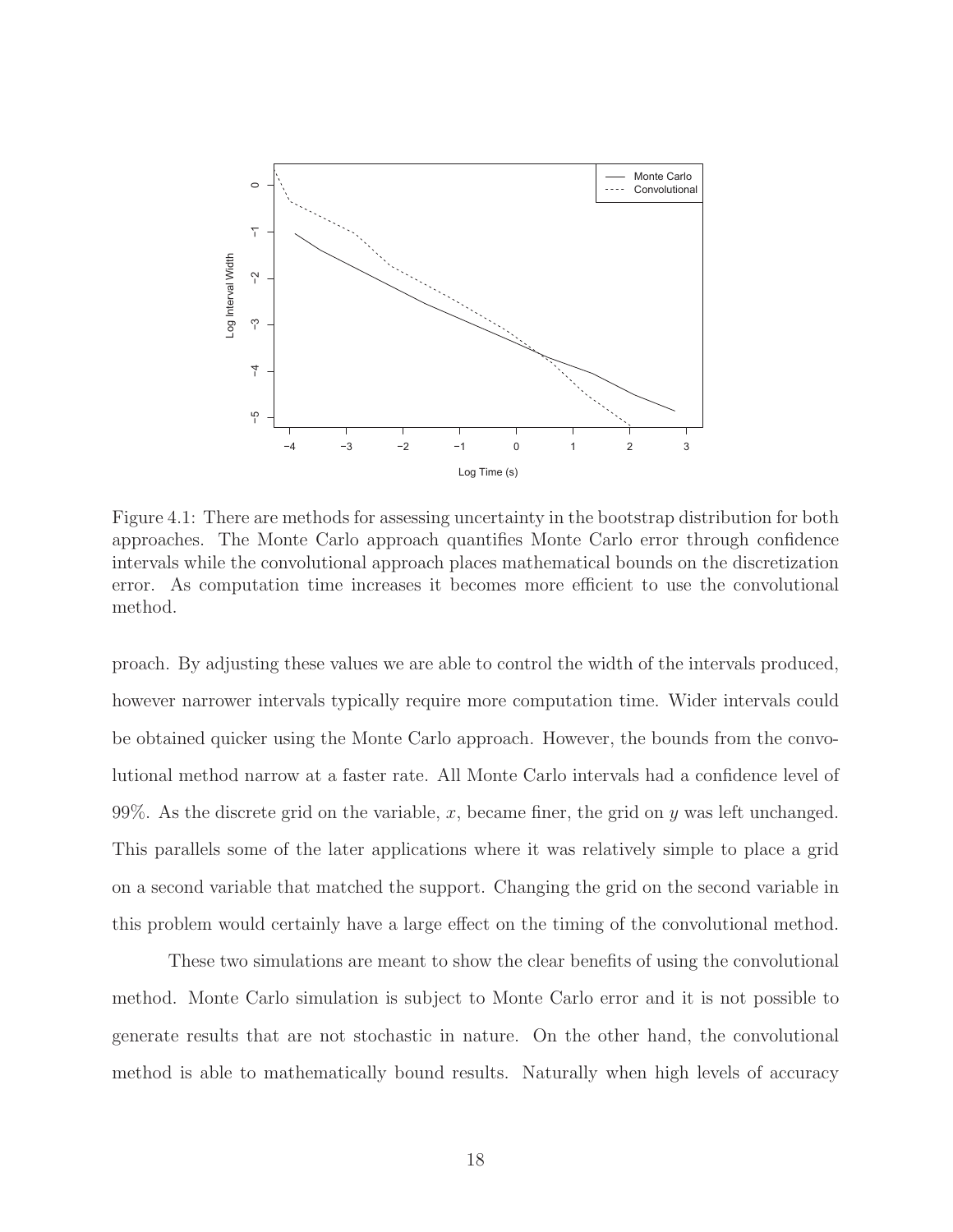are needed in multiple dimensions, both the convolutional method and the Monte Carlo approach will require more computation time.

#### 4.3 Unequal Time Intervals with Laser Data

The motivating application for the development of a multidimensional convolutional bootstrapping method can be found in Palayangoda et al. (2020). The data set used in that paper features degradation information on a set of 15 lasers. The degradation measurements were collected after intervals of 250 hours; however, the data were altered to serve as an example of an unequal time interval problem. Further information on the data set and how it was altered can be found in Palayangoda et al. (2020).

The main contribution of Palayangoda et al. (2020) was the development of a saddlepoint approximation for use in bootstrap analyses. We compare the results of our convolutional bootstrapping method to those of the saddlepoint approximation and traditional Monte Carlo methods in Table 4.2.

| Table 4.2: Here we investigate the bootstrap distribution of failure times, with time recorded |
|------------------------------------------------------------------------------------------------|
| in hours. A separate bootstrap distribution is created with each degradation threshold. In     |
| general, the convolutional and Monte Carlo methods seem to be comparable. The saddle-          |
| point differs substantially from the other approximations.                                     |

| Threshold      | Quantile | 99% Bootstrap CI   | Convolutional      | Saddlepoint |
|----------------|----------|--------------------|--------------------|-------------|
| 2              | 0.05     | (654.88, 682.78)   | (664.77, 665.35)   | 722.50      |
| $\overline{2}$ | 0.10     | (698.46, 731.67)   | (708.59, 709.77)   | 782.50      |
| 2              | 0.90     | (1264.91, 1297.37) | (1278.71, 1281.77) | 1220.00     |
| 6              | 0.05     | (2314.05, 2402.88) | (2331.63, 2388.42) | 2495.00     |
| 6              | 0.10     | (2445.94, 2520.90) | (2454.21, 2514.62) | 2600.00     |
| 6              | 0.90     | (3416.92, 3511.55) | (3413.82, 3519.00) | 3357.50     |
| 10             | 0.05     | (4120.70, 4150.73) | (4122.42, 4150.70) | 4330.00     |
| 10             | 0.10     | (4291.11, 4316.47) | (4287.98, 4318.93) | 4465.00     |
| 10             | 0.90     | (5558.81, 5583.98) | (5548.83, 5593.75) | 5445.00     |

The Monte Carlo results were found by first bootstrapping 2,500 failure times for threshold 2, 1,525 failure times for threshold 6 and 8,000 failure times for threshold 10,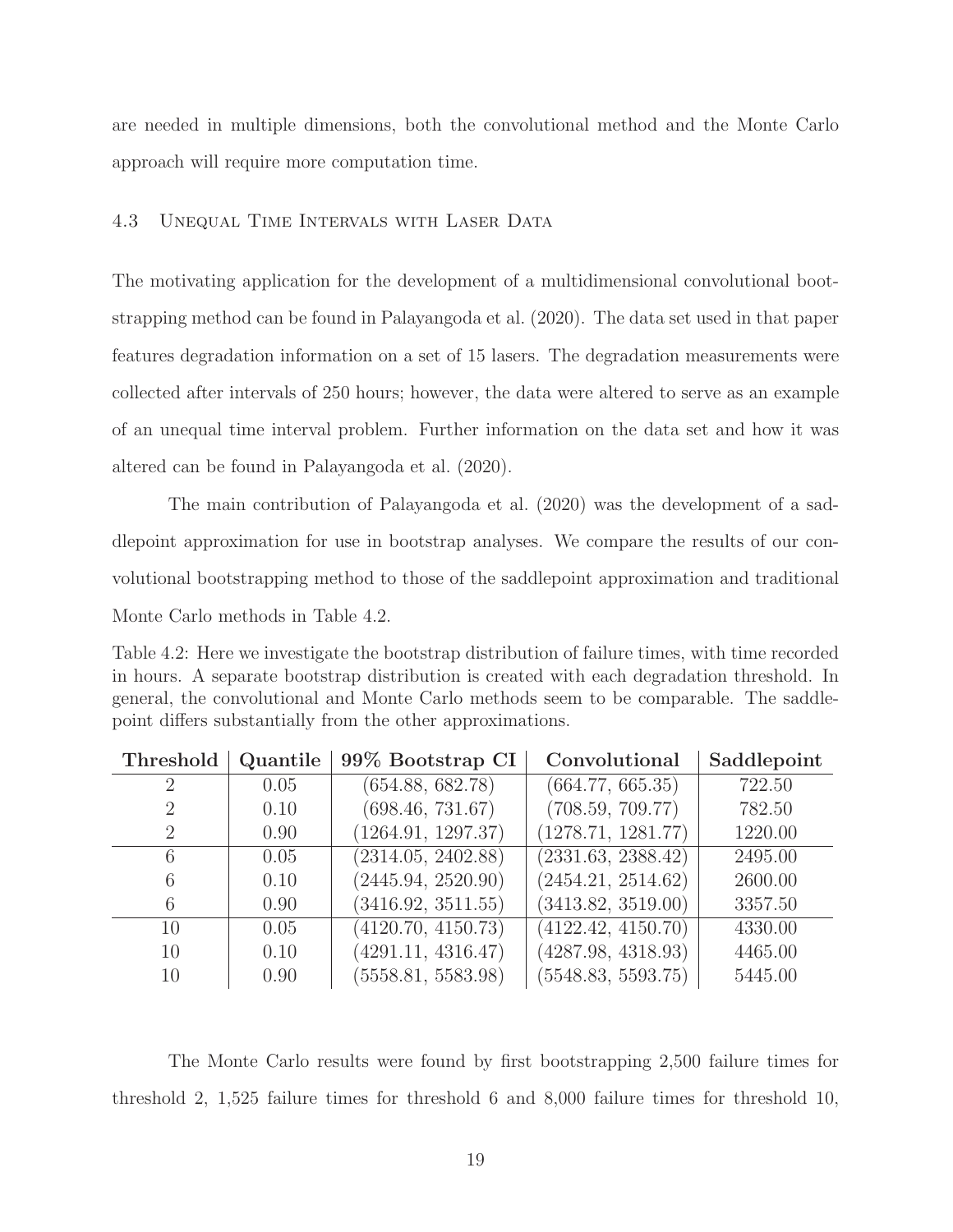reporting the quantiles of interest and then repeating the process 1,200 times. The number of Monte Carlo samples was chosen such that the computation time would be the same across methods. While the Monte Carlo bootstrap intervals and the intervals from the convolutional method are generally comparable, the convolutional intervals place mathematical bounds on the bootstrap distribution of failure times. In contrast, the Monte Carlo intervals are stochastic in nature and do not necessarily contain the truth.

For the threshold of 2, there seems to be a clear benefit in using the convolutional method. For all three quantiles investigated here the convolutional method produced narrower intervals when compared to the Monte Carlo approach. With the larger number of convolutions needed to consider a threshold of 6, we don't see the same clear benefit to using the convolutional method, though the convolutional intervals are narrower for two of the quantiles.

The degradation threshold of 10 is computationally intensive for both methods. In this instance, the Monte Carlo intervals were narrower than the convolutional intervals for two of the quantiles. It should be noted that the convolutional method is producing mathematical bounds. The quantiles of interest must be within the convolutional intervals. Further research could aim to improve the efficiency of the convolutional method for large degradation threshold problems.

Notice that the saddlepoint approximation suggested by Palayangoda et al. (2020) differs largely from the other two methods. Point estimates are reported here since intervals were not provided in their paper.

In the majority of simulations here, the discrete convolutional method appears favorable when compared to the traditional Monte Carlo approach. In many instances, the traditional bootstrap will be preferred due to ease of implementation. However, it is often worthwhile to take advantage of the computational gains offered by the convolutional method.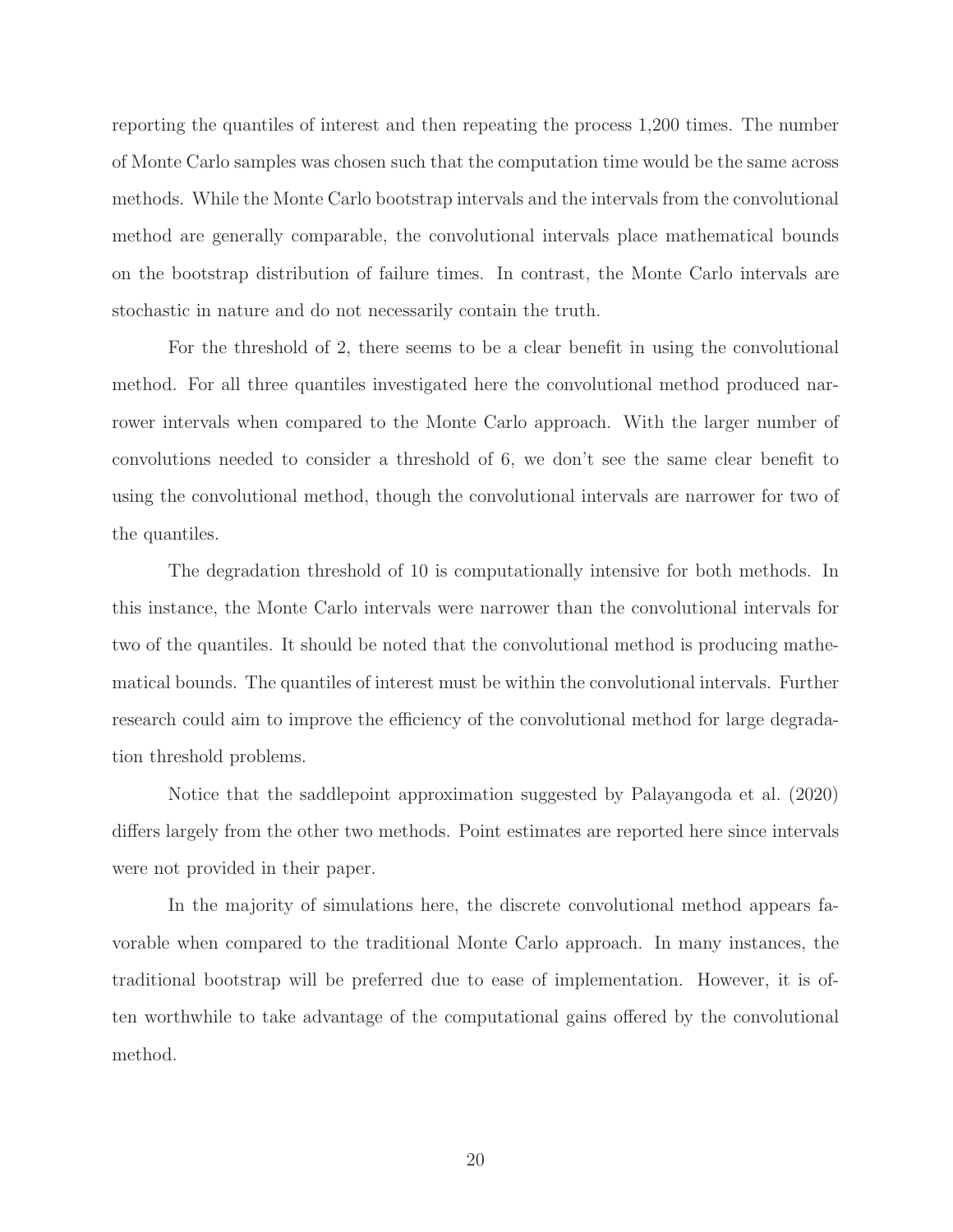#### chapter 5

## APPLICATION

One possible application of the multidimensional convolutional bootstrapping method comes in the form of an analysis of LED degradation data. The data used in this example were obtained from Meeker et al. (2022). Our goal is to understand the degrading light output from LEDs used in flashlights. The LEDs analyzed here were tested with a 130<sup>°</sup>C temperature and a 40mA current. In total, 30 LEDs were used and 9 light outputs were recorded on each LED. There are 270 LED degradation measurements in total. At the beginning of the LED lifetime, the cumulative degradation is fairly constant and a recorded change in the degradation is often just random noise. Furthermore, when bootstrapping degradation times we are making an inherent assumption that the rate of degradation is constant across the entire lifetime. The light outputs were measured as the relative change from the output at 138 hours which will be referred to as the initial output. Using the LED output at 138 hours ensures that the degradation paths are strictly decreasing and that the Lévy process assumption is met.

Once an LED output falls below 60% of the initial output, the LED device is considered to have failed. The analysis of this data set, presented in Meeker et al. (2022), aimed to estimate the 10th percentile of failure times. Here, we will find the entire distribution of bootstrap failure times, from which it will be simple to approximate any quantile of interest.

We start the analysis by first assessing whether the convolutional bootstrapping method is appropriate. Figure 5.1 does not provide evidence of recovery states, that is, the degradation paths of the LED units are strictly decreasing. Furthermore, there is not any strong evidence of a nonlinear trend. These characteristics support the assumptions needed for a bootstrap approach. In this analysis we treat the degradation observations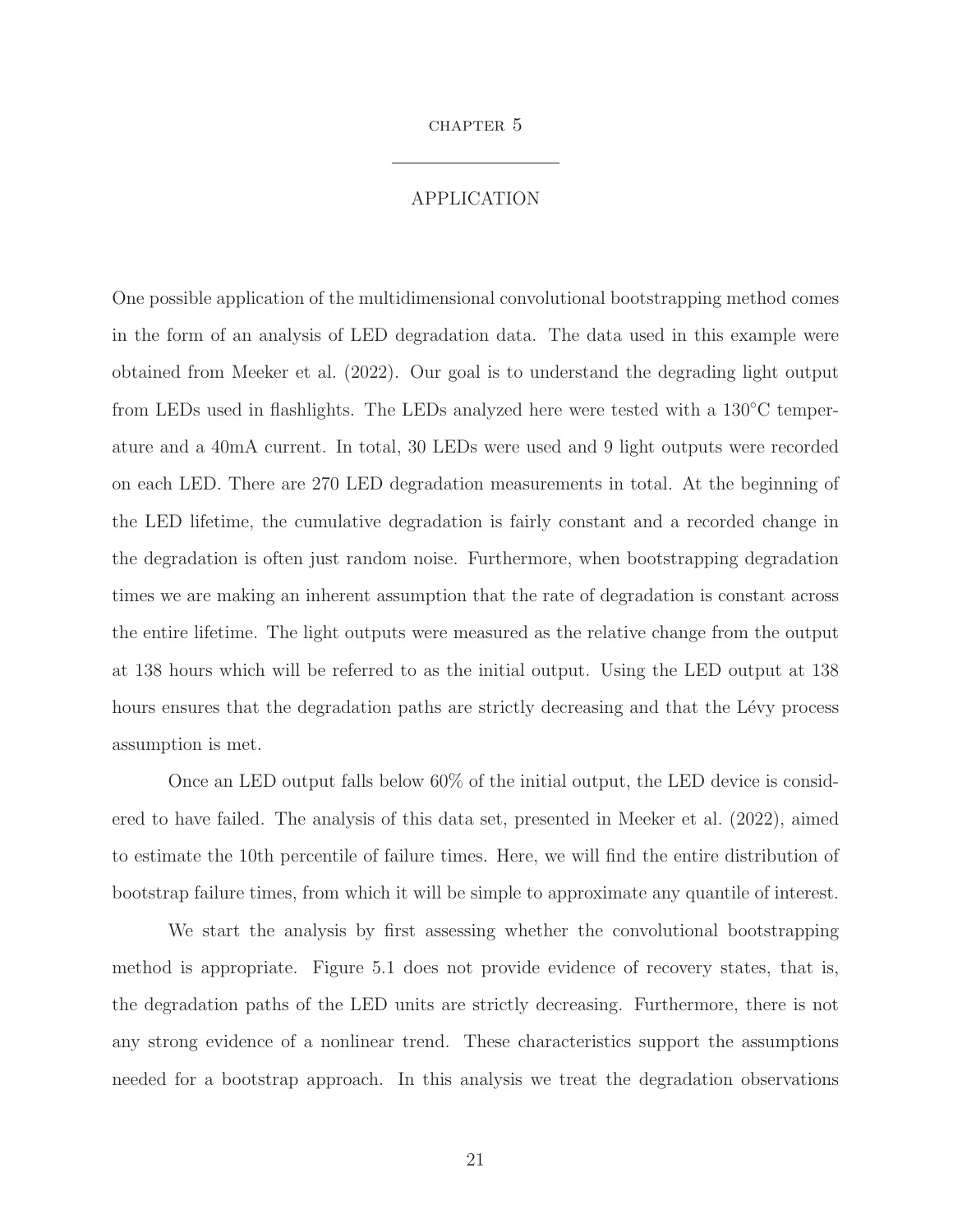

Figure 5.1: The degradation paths are strictly decreasing in a relatively linear fashion.

as independent. This means that the rate of degradation is not changing over time. We also do not take into account any possible device random effect, though this is a possible approach. Clark and Warr (2021) show how this could be implemented using the univariate discrete convolutional method. For the most part, the degradation paths of the lasers seem similar; however, addition of a random effect would be an interesting consideration in future analyses.

The resulting bootstrap distribution of failure times is shown in Figure 5.2. The Monte Carlo estimate from 20,000 samples is provided as well. Notice that the two methods are in close agreement. The distribution from the convolutional method is an estimate since generating an appropriate grid along the support of degradation was not feasible. However, the degradation was only ever recorded after intervals of 72 or 96 hours so an exact grid could be placed on the support for time.

Since both the convolutional and Monte Carlo approaches are only able to approximate the distribution, interval estimates are used to assess uncertainty. The 10th percentile is mathematically bounded by 1283.46 and 1303.33. This interval was found after 15.64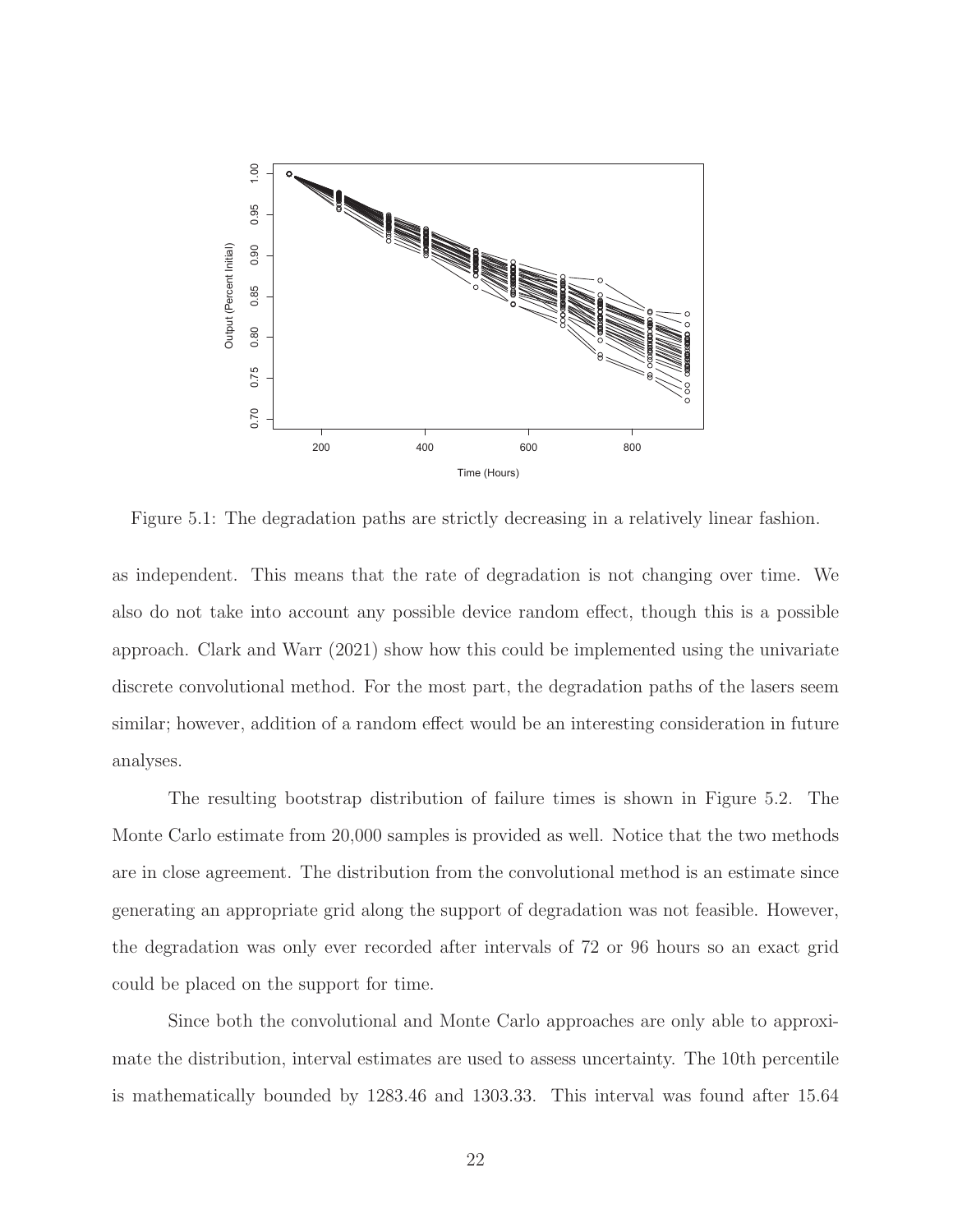

Figure 5.2: The CDF's of the soft failure times for the convolutional method and the traditional Monte Carlo method agree very closely.

minutes of computation time. A 99% bootstrap interval, also obtained in 15.64 minutes, is (1282.86, 1304.07). Although the convolutional interval is only slightly narrower in this instance, it has the advantage of mathematically bounding the quantile of interest.

In this application, the convolutional method has been shown to be a desirable alternative to the traditional Monte Carlo bootstrap. The two methods provide similar results, though the traditional approach introduces Monte Carlo error.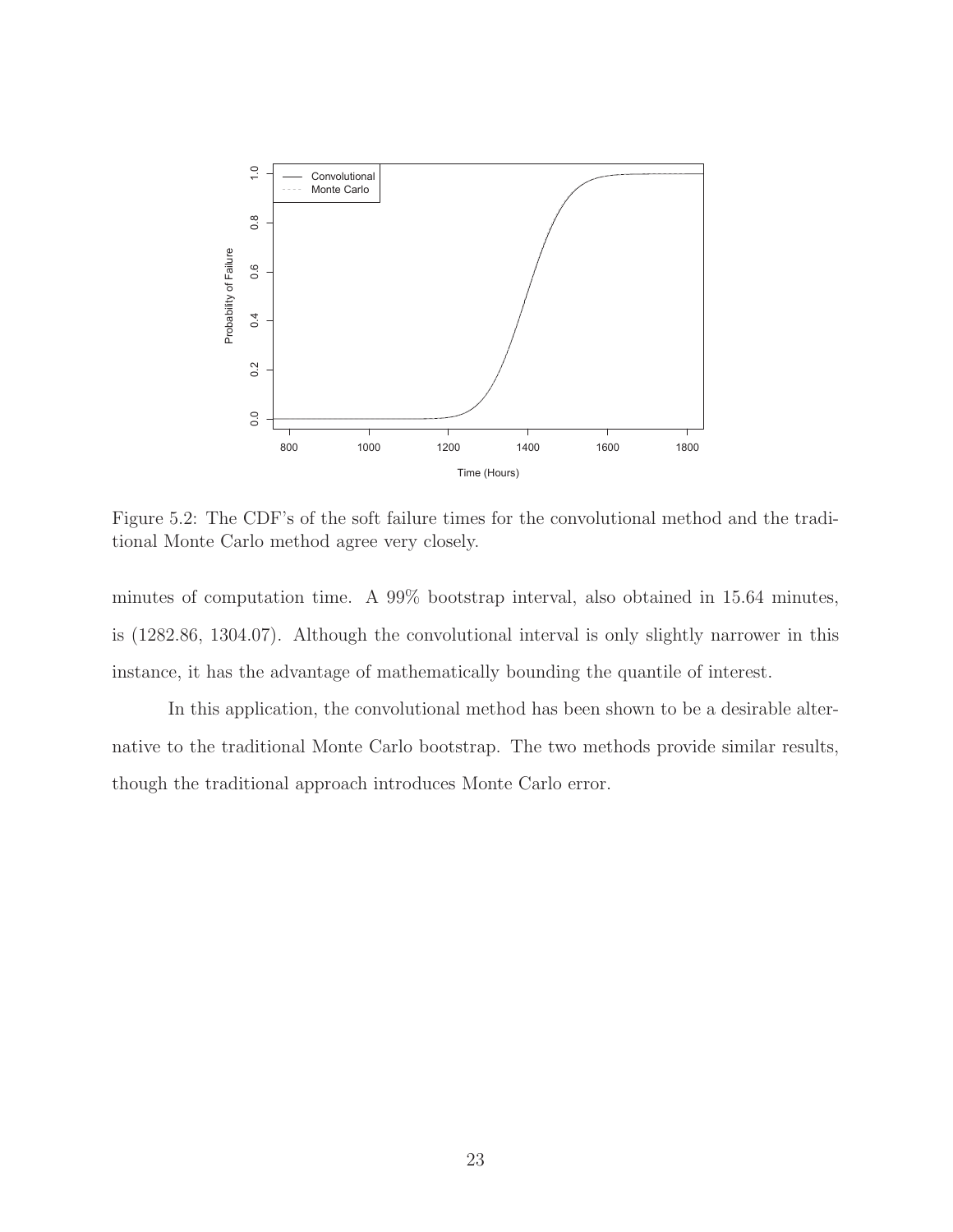#### chapter 6

## **CONCLUSION**

Although use of Monte Carlo simulation is standard practice in bootstrap applications, these methods have some limitations. Any results generated from traditional bootstrapping approaches are subject to Monte Carlo error. This error is known to be rather large when estimating in the tails of distributions. Furthermore, bootstrapping can be computationally expensive for complicated analyses. In these situations obtaining narrow confidence bounds might not be feasible.

The discrete convolutional method provides one alternative to the Monte Carlo bootstrap. The multidimensional convolutional method relies on the notion that many bootstrap statistics are simply the convolution of independent discrete random vectors with distributions defined by the observed data. When it is necessary to bootstrap multiple measurements simultaneously, the multidimensional discrete Fourier transform can be employed as the method of computation. The fast Fourier transform provides an efficient algorithm for finding the distribution of convolutions. Desirable properties of the FFT include quick computation times and ease of invertibility. Use of the DFT is also justified since the distribution defined by the observed data is discrete.

The convolutional method for bootstrapping has the benefit of generating either exact results or mathematical bounds, thus avoiding the introduction of any Monte Carlo error. In the comparisons of this work, while holding the support grid for one variable constant, the mathematical bounds of the convolutional method are shown to narrow quicker than the stochastic bounds of the Monte Carlo approach. When high levels of accuracy are needed, the convolutional method is more efficient. In cases where bootstrapping procedures need to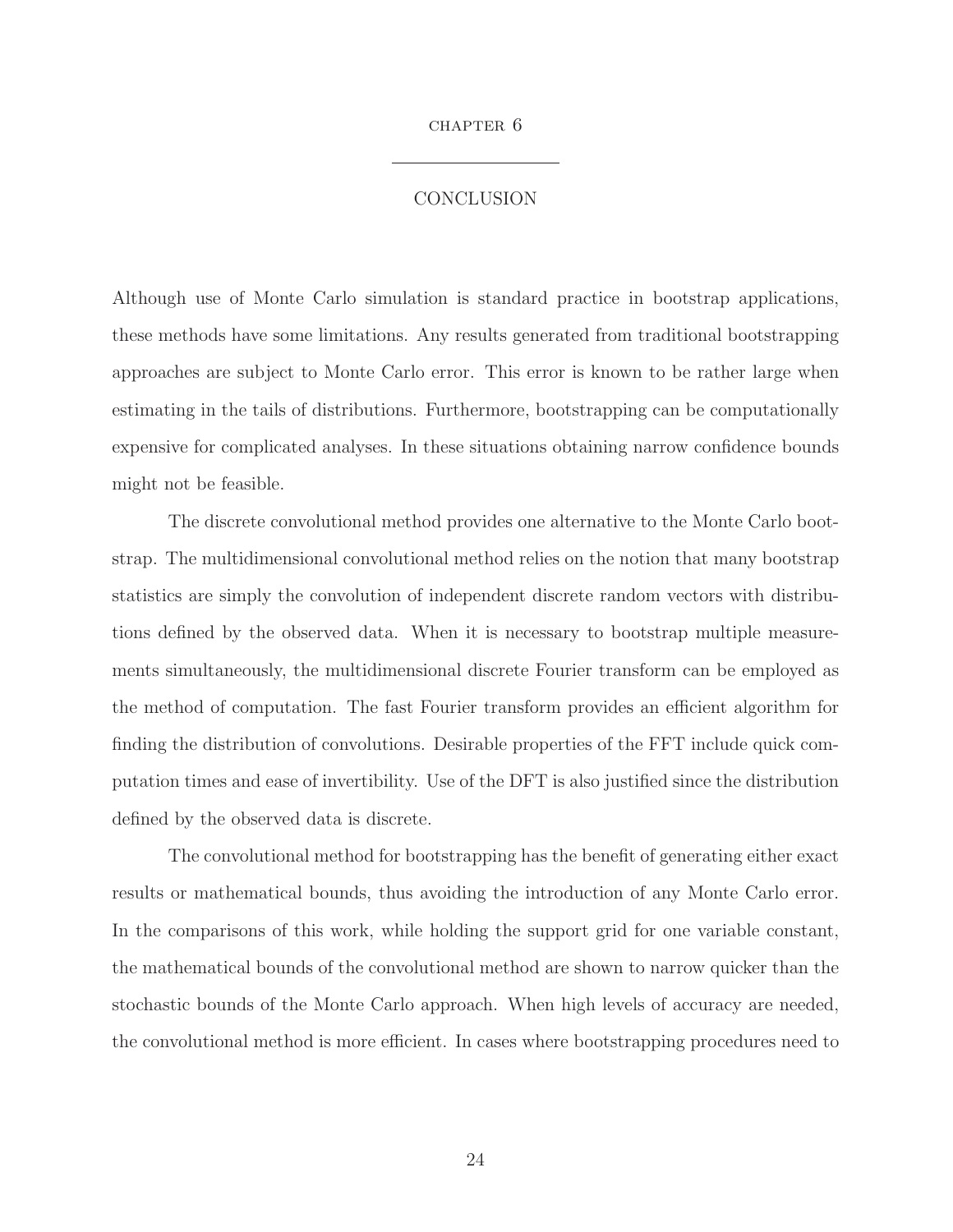be repeated many times, the computational gains of the convolutional method will compound resulting in a much more efficient mode of analysis.

The motivation for developing the multidimensional convolutional method came from the analysis of degradation data, though many other applications for the method exist. In degradation analyses with data which have unequal time interval lengths, it is often necessary to bootstrap both the time and degradation simultaneously. The multidimensional convolutional method is useful for producing a joint distribution on both time and degradation.

In future work, it would be of interest to investigate the inclusion of covariates in degradation analyses. While one temperature and current combination was analyzed here, the full LED data set contains degradation measurements from other temperatures and currents. Temperature and current could likely be incorporated in a more sophisticated bootstrap algorithm as covariates.

This work also focused on two-dimensional analyses. However, the theory has been laid for the possibility of higher dimensional analyses. In preliminary investigation, higher dimensional analyses were relatively inefficient due to the need to create a very large and extremely sparse array. These investigations were certainly not exhaustive and with improvements in computational resources, higher dimensional bootstrapping applications with the convolutional method might be of interest.

25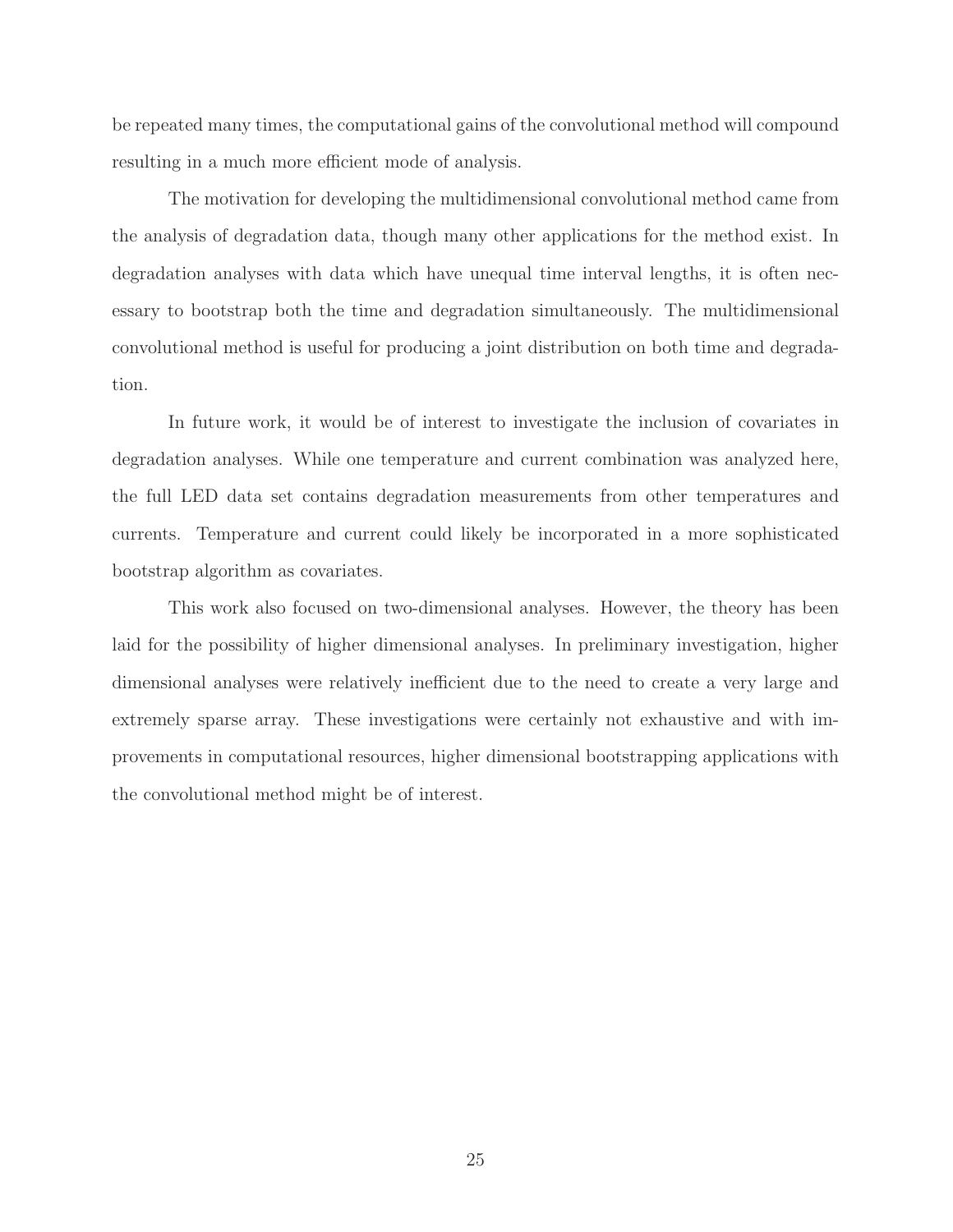#### REFERENCES

- Narayanaswamy Balakrishnan and Chengwei Qin. Nonparametric evaluation of the first passage time of degradation processes. Applied Stochastic Models in Business and Industry, 35(3):571–590, 2019.
- Jared M Clark and Richard L Warr. Bootstrapping through discrete convolutional methods. arXiv preprint arXiv:2107.08019, 2021.
- Jingbo Guo, Changxi Wang, Javier Cabrera, and Elsayed A Elsayed. Improved inverse gaussian process and bootstrap: Degradation and reliability metrics. Reliability Engineering & System Safety, 178:269–277, 2018.
- C Joseph Lu and William O Meeker. Using degradation measures to estimate a time-tofailure distribution. *Technometrics*, 35(2):161–174, 1993.
- William Q Meeker, Luis A Escobar, and Francis G Pascual. *Statistical methods for reliability* data. John Wiley & Sons, 2nd Edition, 2022.
- Lochana K Palayangoda, Hon Keung Tony Ng, and Ronald W Butler. Improved techniques for parametric and nonparametric evaluations of the first-passage time for degradation processes. Applied Stochastic Models in Business and Industry, 36(4):730–753, 2020.
- Moshe Shaked and J George Shanthikumar. Stochastic orders. Springer Science & Business Media, 2007.
- Jyh-Jeu Horng Shiau and Hsin-Hua Lin. Analyzing accelerated degradation data by nonparametric regression. IEEE Transactions on Reliability, 48(2):149–158, 1999.